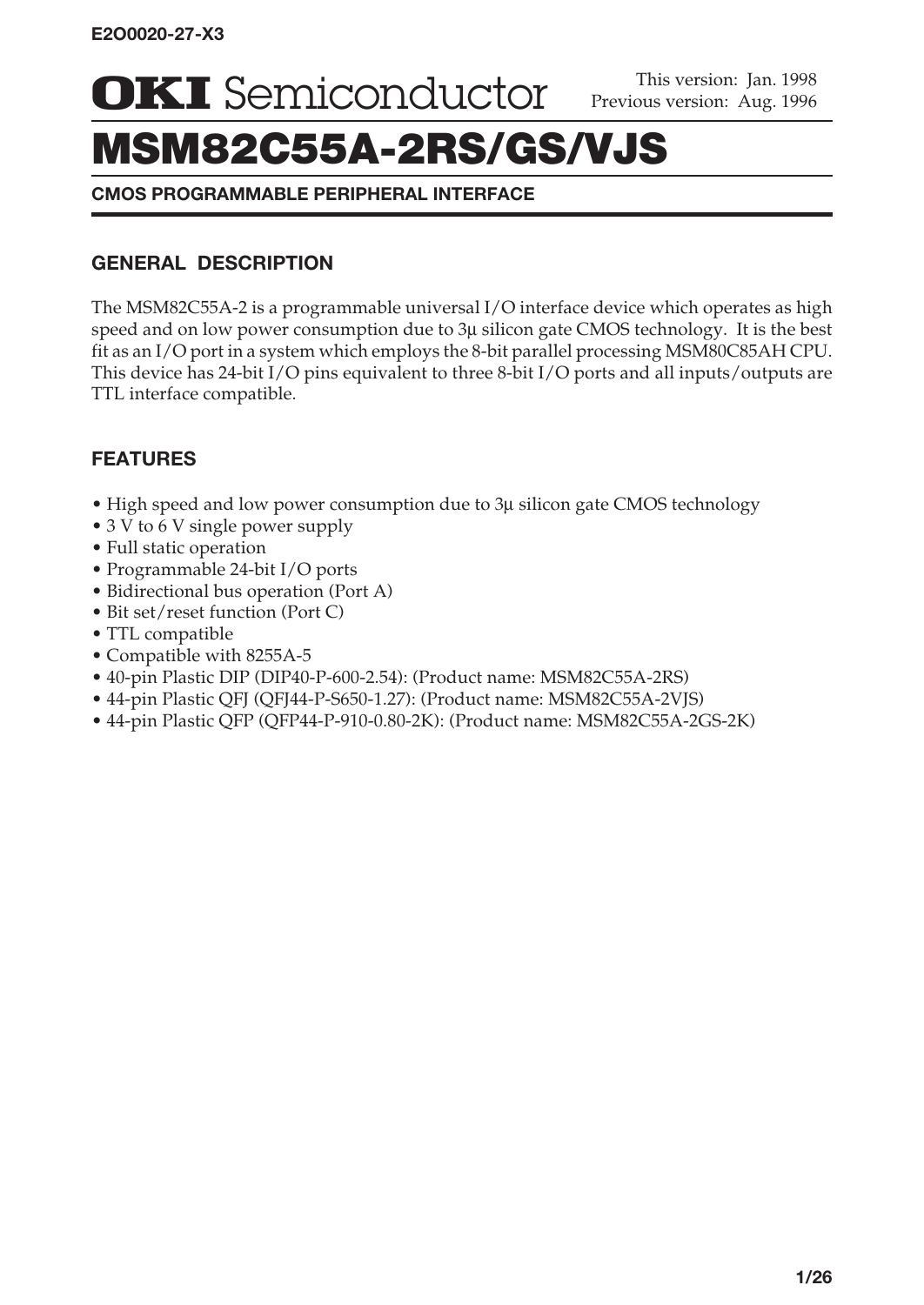# **CIRCUIT CONFIGURATION**

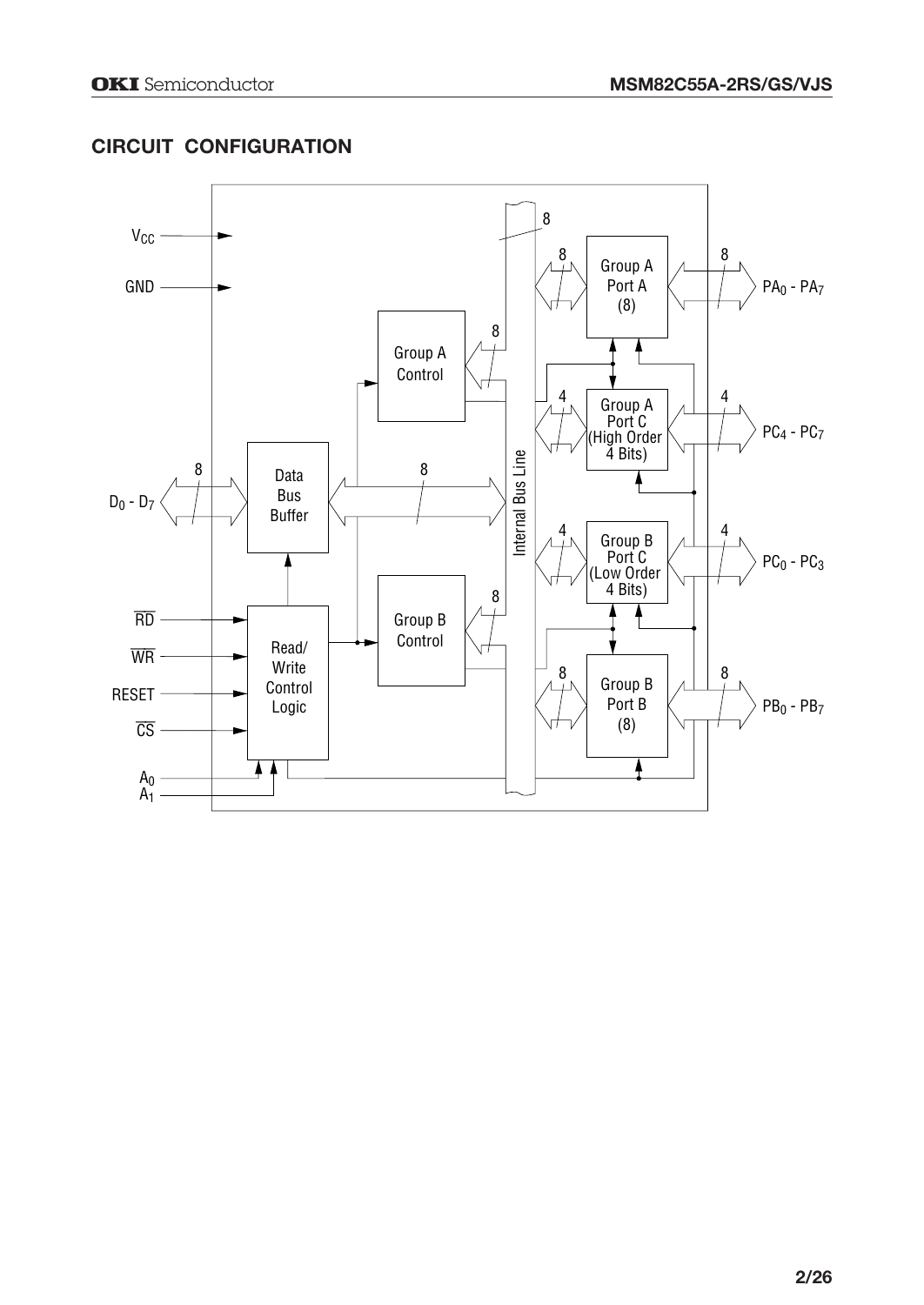# **PIN CONFIGURATION (TOP VIEW)**

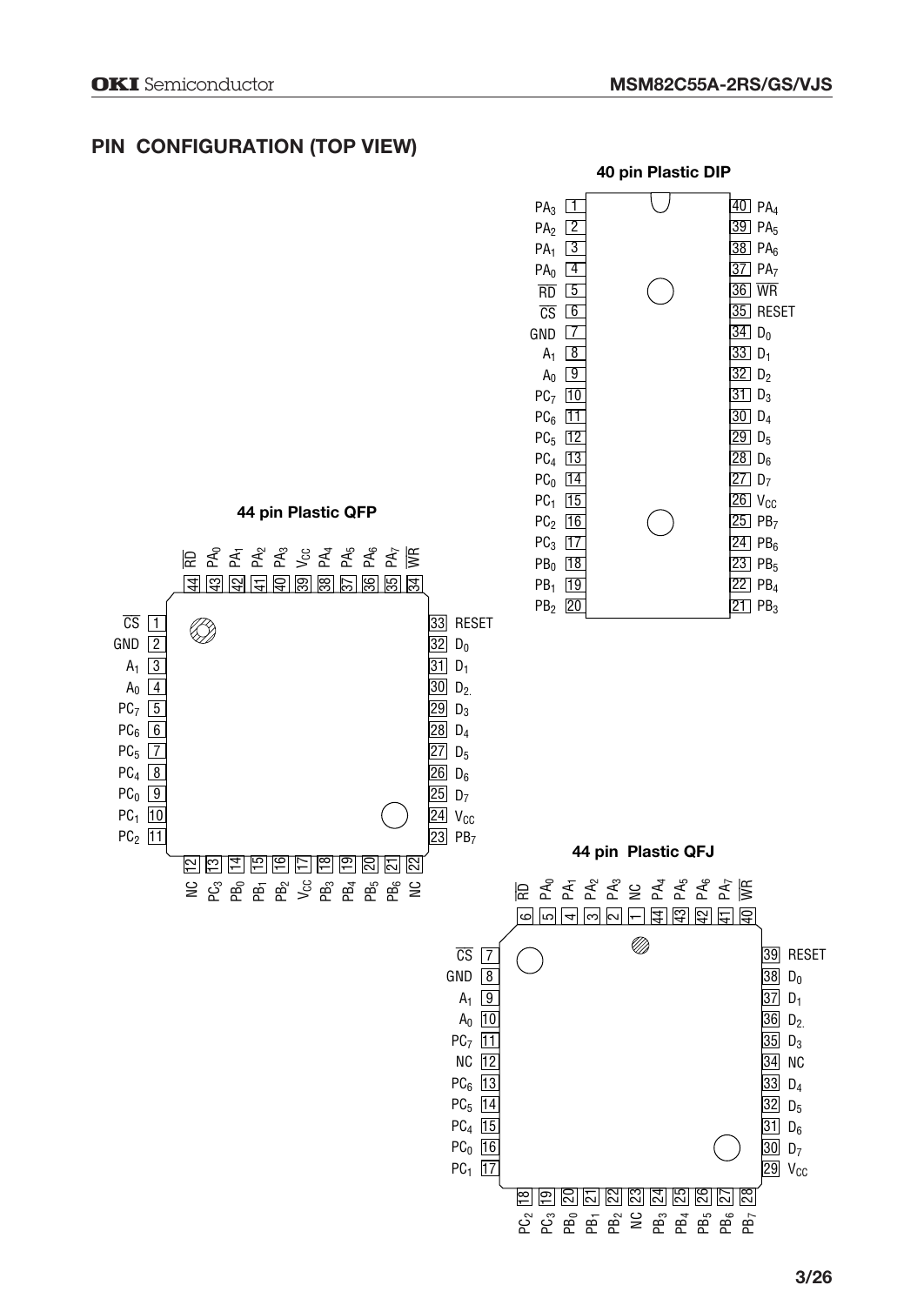# **ABSOLUTE MAXIMUM RATINGS**

| <b>Parameter</b>         |               | <b>Conditions</b>  |                 |                                | Unit                                           |   |  |
|--------------------------|---------------|--------------------|-----------------|--------------------------------|------------------------------------------------|---|--|
|                          | <b>Symbol</b> |                    |                 |                                | MSM82C55A-2RS   MSM82C55A-2GS   MSM82C55A-2vJS |   |  |
| Supply Voltage           | Vcc           | $Ta = 25^{\circ}C$ |                 |                                | V                                              |   |  |
| Input Voltage            | Vın           | with respect       |                 | $-0.5$ to V <sub>CC</sub> +0.5 |                                                |   |  |
| Output Voltage           | Vout          | to GND             |                 | V                              |                                                |   |  |
| Storage Temperature      | Гsтg          |                    | $-55$ to $+150$ |                                |                                                |   |  |
| <b>Power Dissipation</b> | $P_D$         | $Ta = 25^{\circ}C$ | 1.0             | 0.7                            | 1.0                                            | W |  |

# **OPERATING RANGE**

| <b>Parameter</b>             | <b>Symbol</b> | Range       | Unit    |
|------------------------------|---------------|-------------|---------|
| Supply Voltage               | vcc           | 3 to 6      |         |
| <b>Operating Temperature</b> | l op          | $-40$ to 85 | $\circ$ |

# **RECOMMENDED OPERATING RANGE**

| <b>Parameter</b>             | Symbol          | Min.   | Typ.  | Max.               | Unit |
|------------------------------|-----------------|--------|-------|--------------------|------|
| Supply Voltage               | Vcc             | 4.5    |       | 5.5                |      |
| <b>Operating Temperature</b> | l op            | $-40$  | $+25$ | $+85$              | °C   |
| "L" Input Voltage            | $V_{IL}$        | $-0.3$ |       | $+0.8$             |      |
| "H" Input Voltage            | V <sub>IH</sub> | 2.2    |       | $V_{\rm CC}$ + 0.3 |      |

# **DC CHARACTERISTICS**

| <b>Parameter</b>                   | <b>Symbol</b>   | <b>Conditions</b>                                                                                                     |                                         | <b>MSM82C55A-2</b><br>Unit<br>Min.<br>Max.<br>Typ.<br>٧<br>0.4<br>٧<br>4.2<br>٧<br>3.7<br>$-1$<br>μA<br>$-10$<br>10<br>μA<br>10<br>0.1<br>μA |   |    |
|------------------------------------|-----------------|-----------------------------------------------------------------------------------------------------------------------|-----------------------------------------|----------------------------------------------------------------------------------------------------------------------------------------------|---|----|
| "L" Output Voltage                 | $V_{OL}$        | $I_{OL}$ = 2.5 mA                                                                                                     |                                         |                                                                                                                                              |   |    |
| "H" Output Voltage                 | V <sub>OH</sub> | $I_{OH} = -40 \mu A$                                                                                                  |                                         |                                                                                                                                              |   |    |
|                                    |                 | $I_{OH} = -2.5$ mA                                                                                                    |                                         |                                                                                                                                              |   |    |
| Input Leak Current                 | Iπ              | $0 \leq V_{IN} \leq V_{CL}$                                                                                           | $V_{CC}$ = 4.5 V to 5.5 V               |                                                                                                                                              |   |    |
| <b>Output Leak Current</b>         | I <sub>LO</sub> | $0 \leq V_{\text{OUT}} \leq V_{\text{CCD}}$                                                                           | Ta = $-40^{\circ}$ C to $+85^{\circ}$ C |                                                                                                                                              |   |    |
| <b>Supply Current</b><br>(Standby) | <b>I</b> CCS    | $\overline{\text{CS}} \geq \text{V}_{\text{CC}} -0.2 \text{ V}$<br>$V_{IH} \geq V_{CG} -0.2 V$<br>$V_{II} \leq 0.2 V$ | $(C_L = 0 pF)$                          |                                                                                                                                              |   |    |
| Average Supply<br>Current (Active) | Icc             | I/O Wire Cycle<br>82C55A-2<br>8 MHzCPU Timing                                                                         |                                         |                                                                                                                                              | 8 | mA |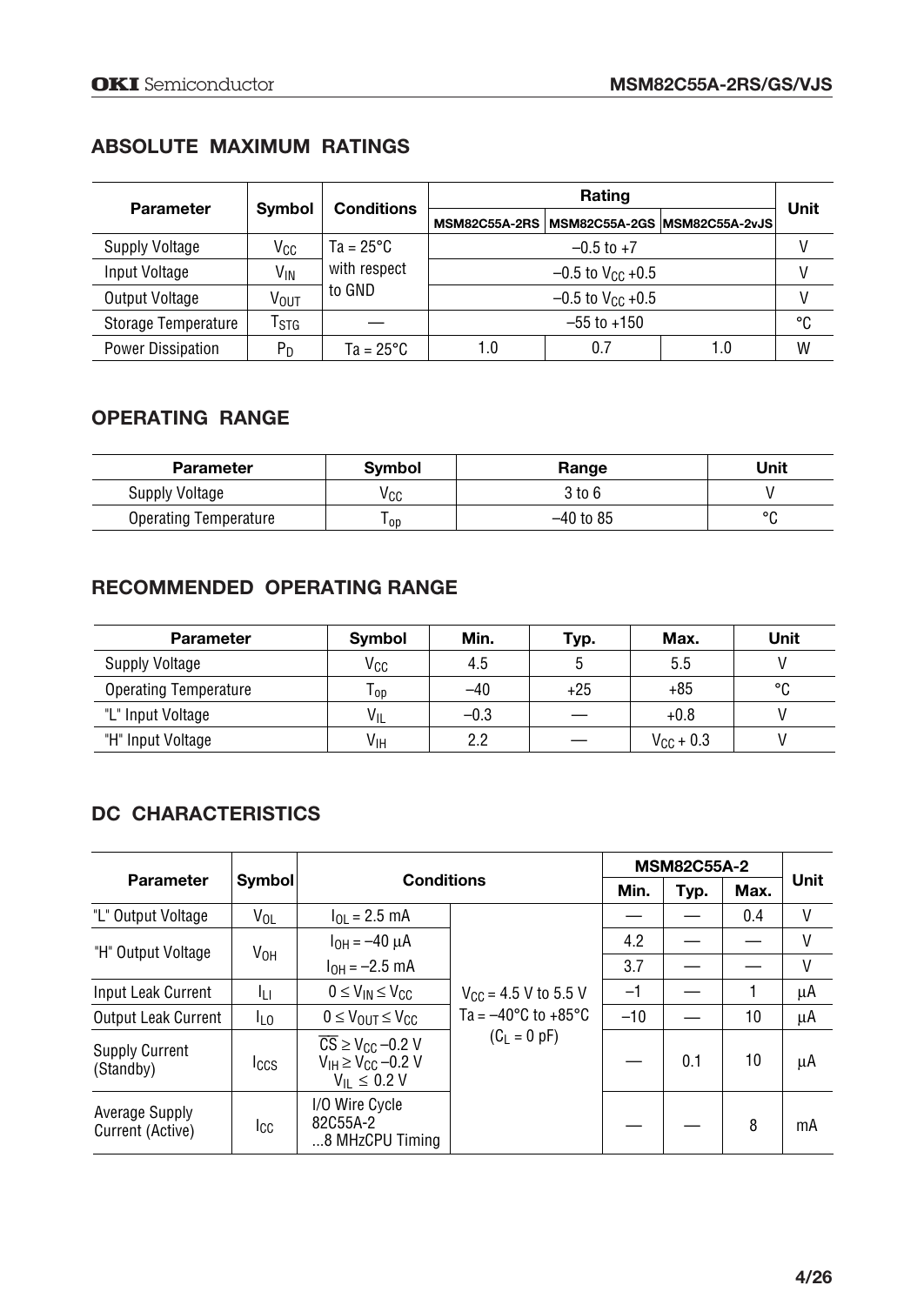# **AC CHARACTERISTICS**

 $(V_{CC} = 4.5 V to 5.5 V, Ta = -40 to +85°C)$ 

| <b>Parameter</b>                                                                                        |                  |      | <b>MSM82C55A-2</b> |      | <b>Remarks</b> |  |
|---------------------------------------------------------------------------------------------------------|------------------|------|--------------------|------|----------------|--|
|                                                                                                         | Symbol           | Min. | Max.               | Unit |                |  |
| Setup Time of Address to the Falling Edge of RD                                                         | t <sub>AR</sub>  | 20   |                    | ns   |                |  |
| Hold Time of Address to the Rising Edge of RD                                                           | t <sub>RA</sub>  | 0    |                    | ns   |                |  |
| <b>RD</b> Pulse Width                                                                                   | $t_{\rm RR}$     | 100  |                    | ns   |                |  |
| Delay Time from the Falling Edge of RD to the Output of<br><b>Defined Data</b>                          | t <sub>RD</sub>  |      | 120                | ns   |                |  |
| Delay Time from the Rising Edge of RD to the Floating of<br>Data Bus                                    | t <sub>DF</sub>  | 10   | 75                 | ns   |                |  |
| Time from the Rising Edge of $\overline{RD}$ or $\overline{WR}$ to the Next Falling<br>Edge of RD or WR | t <sub>RV</sub>  | 200  |                    | ns   |                |  |
| Setup Time of Address before the Falling Edge of WR                                                     | t <sub>AW</sub>  | 0    |                    | ns   |                |  |
| Hold Time of Address after the Rising Edge of $\overline{\text{WR}}$                                    | t <sub>WA</sub>  | 20   |                    | ns   |                |  |
| <b>WR</b> Pulse Width                                                                                   | tww              | 150  |                    | ns   |                |  |
| Setup Time of Bus Data before the Rising Edge of WR                                                     | t <sub>DW</sub>  | 50   |                    | ns   |                |  |
| Hold Time of Bus Data after the Rising Edge of WR                                                       | t <sub>WD</sub>  | 30   |                    | ns   |                |  |
| Delay Time from the rising Edge of WR to the Output of<br>Defined Data                                  | t <sub>WB</sub>  |      | 200                | ns   |                |  |
| Setup Time of Port Data before the Falling Edge of RD                                                   | t <sub>IR</sub>  | 20   |                    | ns   |                |  |
| Hold Time of Port Data after the Rising Edge of RD                                                      | t <sub>HR</sub>  | 10   |                    | ns   |                |  |
| <b>ACK Pulse Width</b>                                                                                  | t <sub>AK</sub>  | 100  |                    | ns   | Load           |  |
| <b>STB</b> Pulse Width                                                                                  | tst              | 100  |                    | ns   | 150 pF         |  |
| Setup Time of Port Data before the rising Edge of STB                                                   | t <sub>PS</sub>  | 20   |                    | ns   |                |  |
| Hold Time of Port Bus Data after the rising Edge of STB                                                 | t <sub>PH</sub>  | 50   |                    | ns   |                |  |
| Delay Time from the Falling Edge of ACK to the Output of<br>Defined Data                                | t <sub>AD</sub>  |      | 150                | ns   |                |  |
| Delay Time from the Rising Edge of ACK to the Floating of<br>Port (Port A in Mode 2)                    | t <sub>KD</sub>  | 20   | 250                | ns   |                |  |
| Delay Time from the Rising Edge of WR to the Falling Edge of<br><b>OBF</b>                              | t <sub>woB</sub> |      | 150                | ns   |                |  |
| Delay Time from the Falling Edge of ACK to the Rising Edge of<br><b>OBF</b>                             | $t_{AOB}$        |      | 150                | ns   |                |  |
| Delay Time from the Falling Edge of STB to the Rising Edge of<br>IRF                                    | $t_{\text{SIB}}$ |      | 150                | ns   |                |  |
| Delay Time from the Rising Edge of RD to the Falling Edge of<br><b>IBF</b>                              | t <sub>RIB</sub> |      | 150                | ns   |                |  |
| Delay Time from the the Falling Edge of RD to the Falling Edge<br>of INTR                               | t <sub>RIT</sub> |      | 200                | ns   |                |  |
| Delay Time from the Rising Edge of STB to the Rising Edge of<br><b>INTR</b>                             | $t_{\text{SIT}}$ |      | 150                | ns   |                |  |
| Delay Time from the Rising Edge of ACK to the Rising Edge of<br><b>INTR</b>                             | t <sub>AIT</sub> |      | 150                | ns   |                |  |
| Delay Time from the Falling Edge of WR to the Falling Edge of<br><b>INTR</b>                            | t <sub>wit</sub> |      | 250                | ns   |                |  |

Note: Timing measured at  $V_L$  = 0.8 V and  $V_H$  = 2.2 V for both inputs and outputs.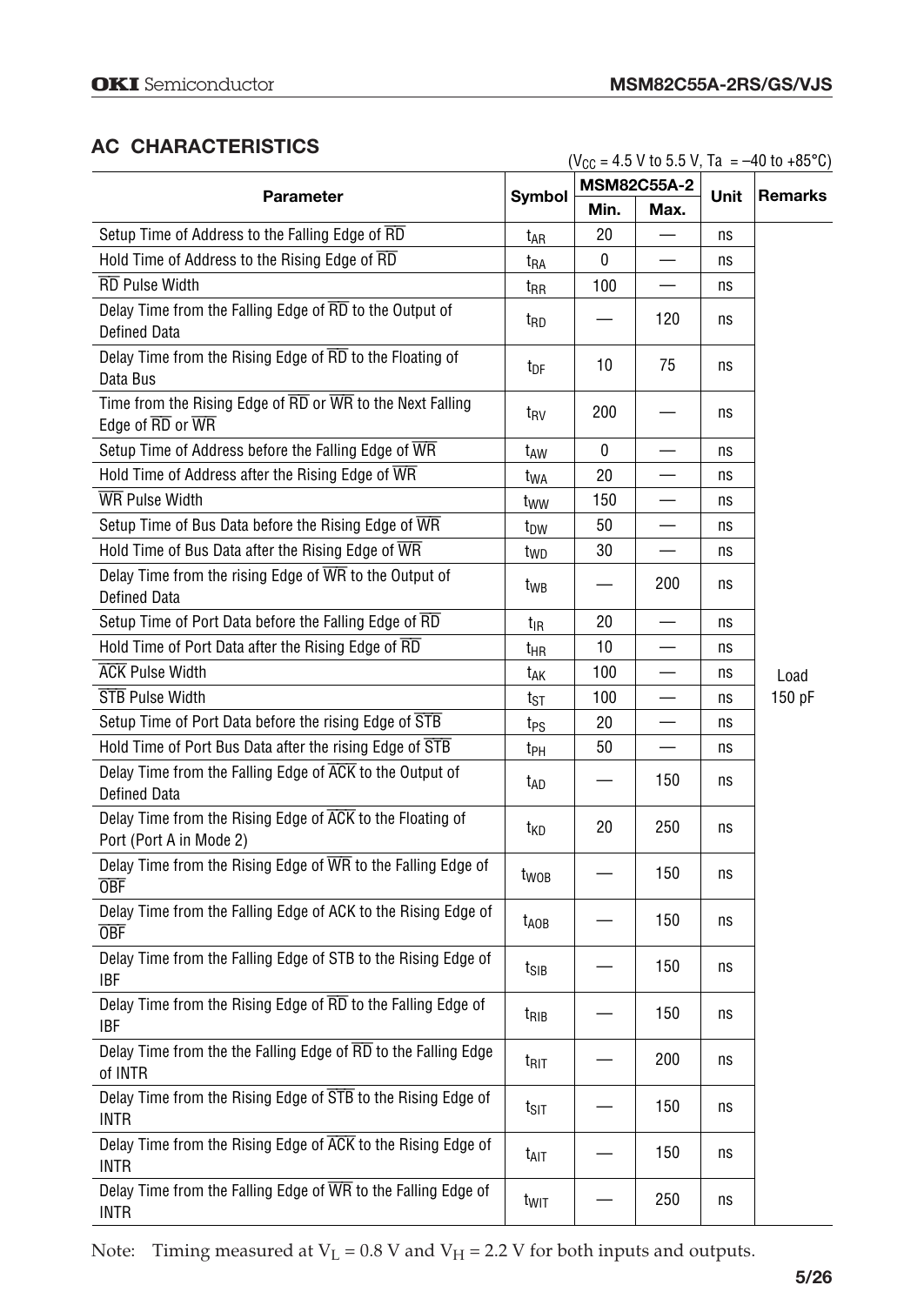# **TIMING DIAGRAM**

# **Basic Input Operation (Mode 0)**



# **Basic Output Operation (Mode 0)**



## **Strobe Input Operation (Mode 1)**

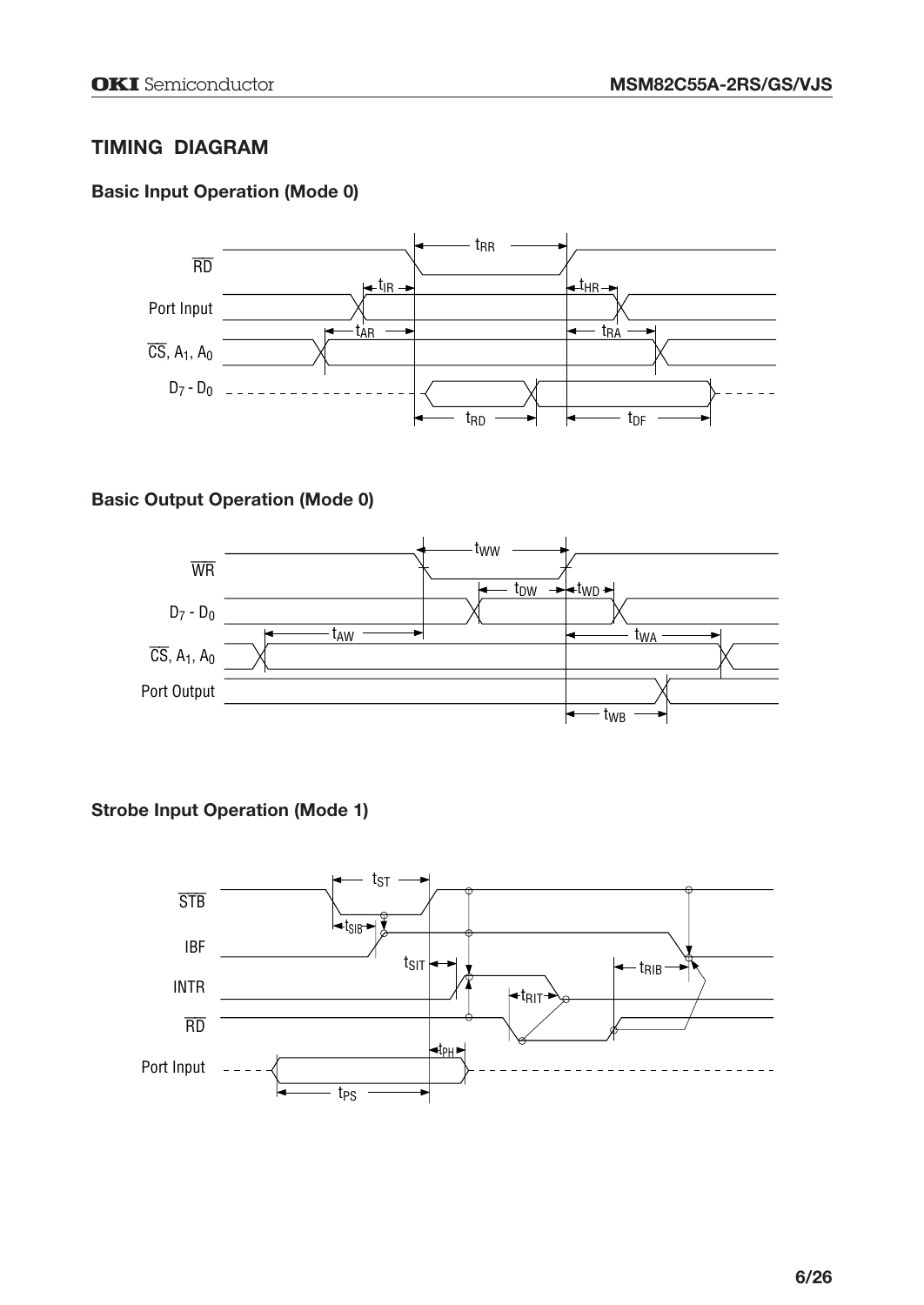# **Strobe Output Operation (Mode 1)**



# **Bidirectional Bus Operation (Mode 2)**

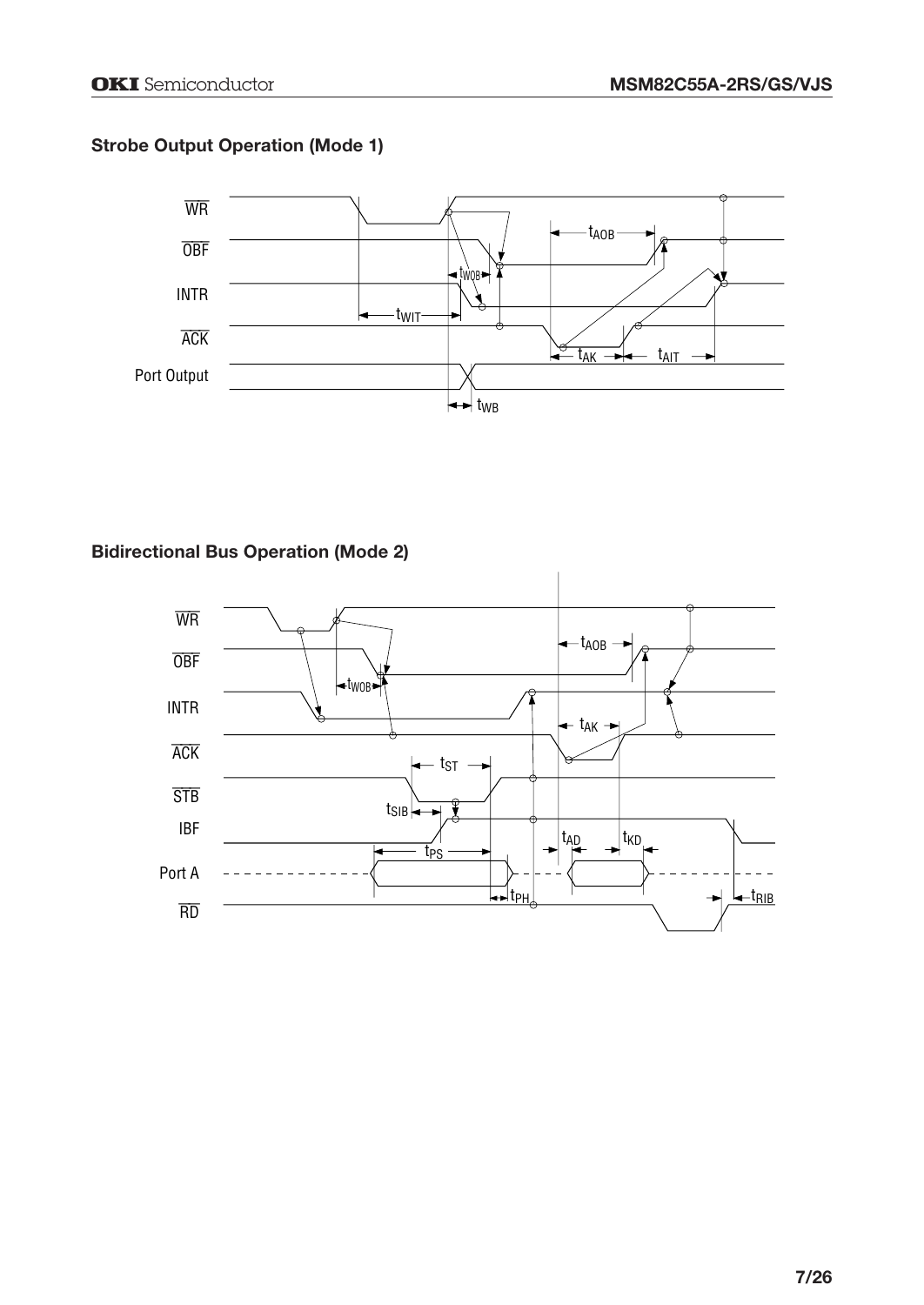# **OUTPUT CHARACTERISTICS (REFERENCE VALUE)**



# 1 Output "H" Voltage (V<sub>OH</sub>) vs. Output Current (I<sub>OH</sub>)

2 Output "L" Voltage (V<sub>OL</sub>) vs. Output Current (I<sub>OL</sub>)



Note: The direction of flowing into the device is taken as positive for the output current.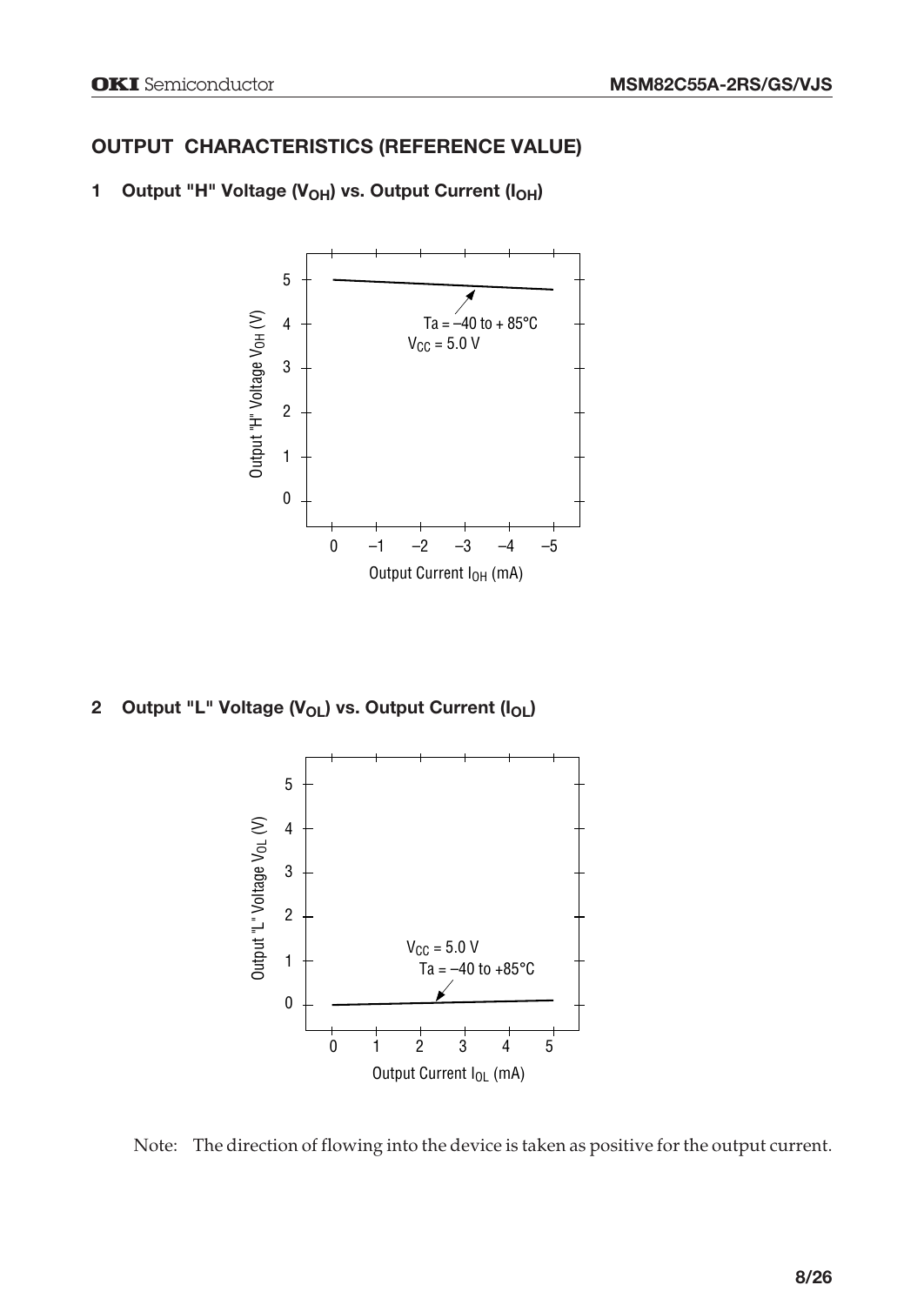# **PIN DESCRIPTION**

| Pin No.                | Item                             | Input/Output        | <b>Function</b>                                                                                                                                                                                                                                                                                                                               |
|------------------------|----------------------------------|---------------------|-----------------------------------------------------------------------------------------------------------------------------------------------------------------------------------------------------------------------------------------------------------------------------------------------------------------------------------------------|
| $D_7 - D_0$            | <b>Bidirectional</b><br>Data Bus | Input and<br>Output | These are three-state 8-bit bidirectional buses used to write and<br>read data upon receipt of the WR and RD signals from CPU and also<br>used when control words and bit set/reset data are transferred from<br>CPU to MSM82C55A-2.                                                                                                          |
| <b>RESET</b>           | Reset Input                      | Input               | This signal is used to reset the control register and all internal<br>registers when it is in high level. At this time, ports are all made into<br>the input mode (high impedance status).<br>all port latches are cleared to 0.<br>and all ports groups are set to mode 0.                                                                   |
| $\overline{\text{CS}}$ | <b>Chip Select</b><br>Input      | Input               | When the $\overline{CS}$ is in low level, data transmission is enabled with CPU.<br>When it is in high level, the data bus is made into the high impedance<br>status where no write nor read operation is performed. Internal<br>registers hold their previous status, however.                                                               |
| $\overline{RD}$        | Read Input                       | Input               | When RD is in low level, data is transferred from MSM82C55A-2 to<br>CPU.                                                                                                                                                                                                                                                                      |
| <b>WR</b>              | Write Input                      | Input               | When WR is in low level, data or control words are transferred from<br>CPU to MSM82C55A-2.                                                                                                                                                                                                                                                    |
| $A_0, A_1$             | Port Select Input<br>(Address)   | Input               | By combination of $A_0$ and $A_1$ , either one is selected from among<br>port A, port B, port C, and control register. These pins are usually<br>connected to low order 2 bits of the address bus.                                                                                                                                            |
| $PA7 - PA0$            | Port A                           | Input and<br>Output | These are universal 8-bit I/O ports. The direction of inputs/ outputs<br>can be determined by writing a control word. Especially, port A can<br>be used as a bidirectional port when it is set to mode 2.                                                                                                                                     |
| $PB7 - PB0$            | Port B                           | Input and<br>Output | These are universal 8-bit I/O ports. The direction of inputs/outputs<br>ports can be determined by writing a control word.                                                                                                                                                                                                                    |
| $PC7$ - $PC0$          | Port C                           | Input and<br>Output | These are universal 8-bit I/O ports. The direction of inputs/outputs<br>can be determined by writing a control word as 2 ports with 4 bits<br>each. When port A or port B is used in mode 1 or mode 2 (port A<br>only), they become control pins. Especially, when port C is used as<br>an output port, each bit can set/reset independently. |
| V <sub>cc</sub>        |                                  |                     | +5V power supply.                                                                                                                                                                                                                                                                                                                             |
| GND                    |                                  |                     | GND                                                                                                                                                                                                                                                                                                                                           |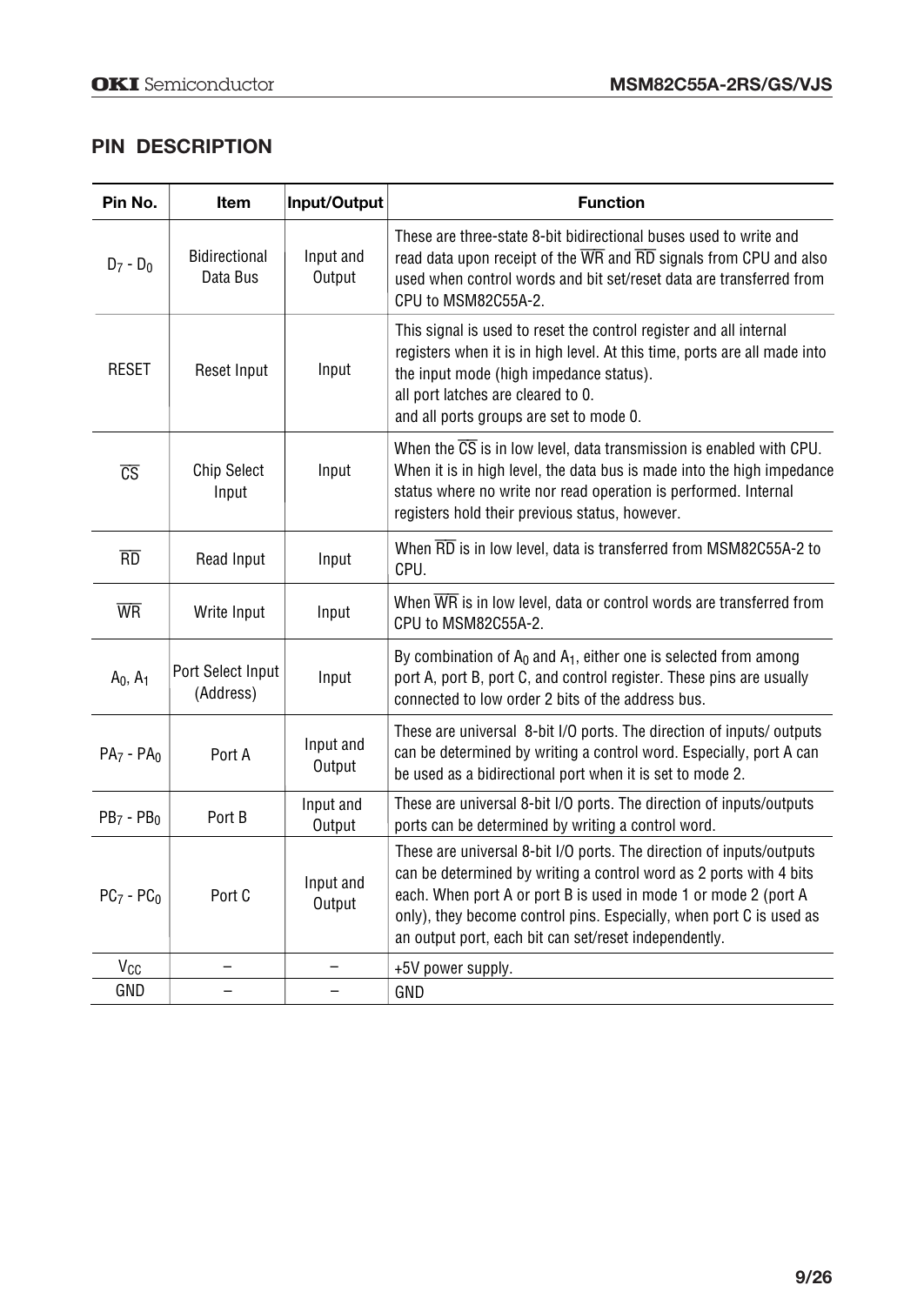# **BASIC FUNCTIONAL DESCRIPTION**

#### **Group A and Group B**

When setting a mode to a port having 24 bits, set it by dividing it into two groups of 12 bits each.

Group A: Port A (8 bits) and high order 4 bits of port C ( $PC_7 \sim PC_4$ ) Group B: Port B (8 bits) and low order 4 bits of port C ( $PC_3 \sim PC_0$ )

#### **Mode 0, 1, 2**

There are 3 types of modes to be set by grouping as follows:

Mode 0: Basic input operation/output operation (Available for both groups A and B) Mode 1: Strobe input operation/output operation (Available for both groups A and B) Mode 2: Bidirectional bus operation (Available for group A only)

When used in mode 1 or mode 2, however, port C has bits to be defined as ports for control signal for operation ports (port A for group A and port B for group B) of their respective groups.

#### **Port A, B, C**

The internal structure of 3 ports is as follows:

Port A: One 8-bit data output latch/buffer and one 8-bit data input latch Port B: One 8-bit data input/output latch/buffer and one 8-bit data input buffer Port C: One 8-bit data output latch/buffer and one 8-bit data input buffer (no latch for input)

#### **Single bit set/reset function for port C**

When port C is defined as an output port, it is possible to set (to turn to high level) or reset (to turn to low level) any one of 8 bits individually without affecting other bits.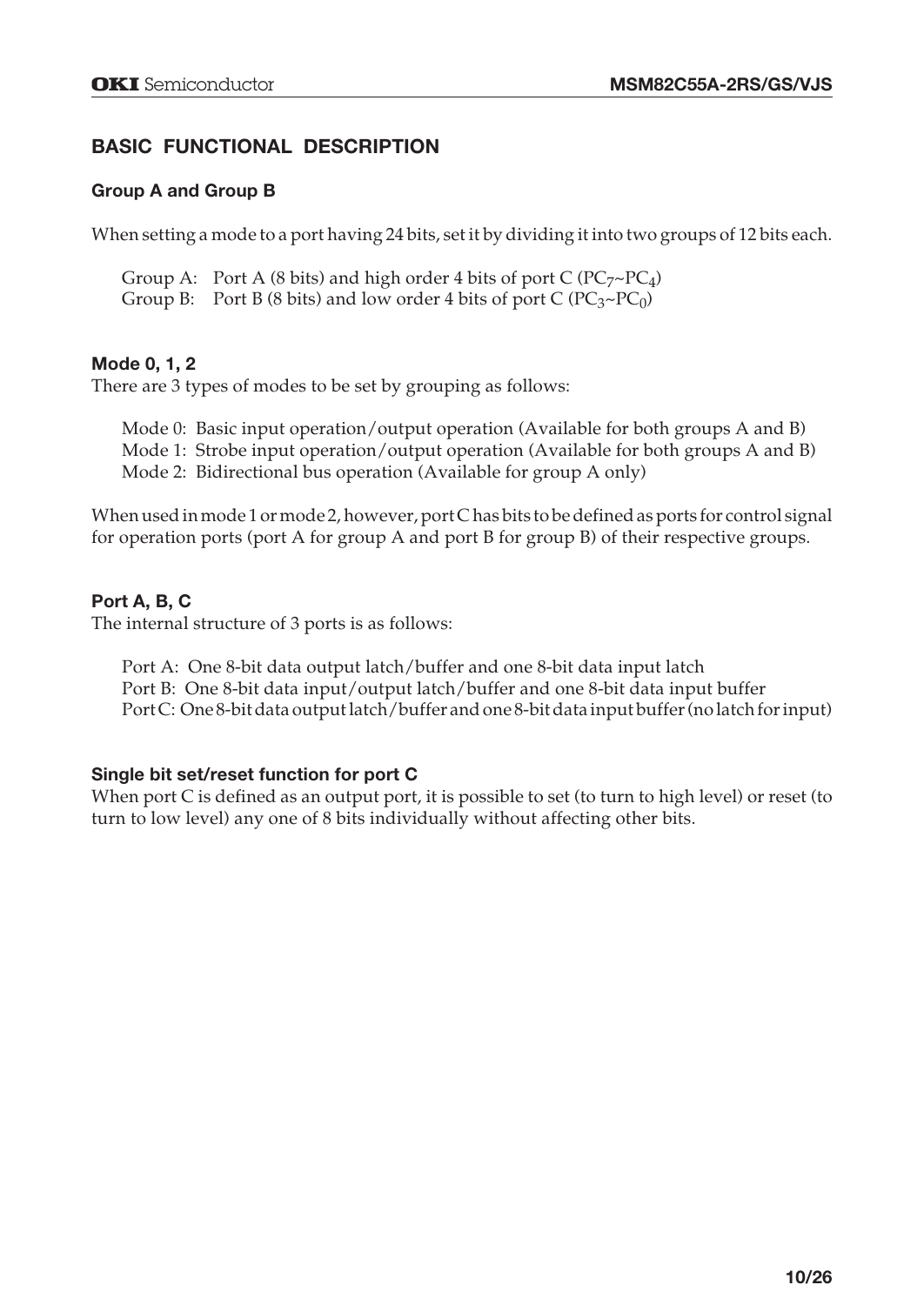# **OPERATIONAL DESCRIPTION**

#### **Control Logic**

Operations by addresses and control signals, e.g., read and write, etc. are as shown in the table below:

| <b>Operaiton</b> | A <sub>1</sub> | $A_0$        | $\overline{\text{cs}}$ | <b>WR</b>    | $\overline{RD}$ | <b>Operation</b>                          |  |  |
|------------------|----------------|--------------|------------------------|--------------|-----------------|-------------------------------------------|--|--|
|                  | $\mathbf{0}$   | 0            | 0                      |              | $\mathbf{0}$    | Port A $\rightarrow$ Data Bus             |  |  |
| Input            | 0              |              | 0                      |              | $\mathbf{0}$    | Port $B \rightarrow$ Data Bus             |  |  |
|                  |                | 0            | 0                      |              | 0               | Port $C \rightarrow$ Data Bus             |  |  |
|                  | $\mathbf{0}$   | 0            | 0                      | $\mathbf{0}$ |                 | Data Bus $\rightarrow$ Port A             |  |  |
| Output           | 0              |              | 0                      | $\mathbf{0}$ |                 | Data Bus $\rightarrow$ Port B             |  |  |
|                  |                | $\mathbf{0}$ | 0                      | $\Omega$     |                 | Data Bus $\rightarrow$ Port C             |  |  |
| Control          |                |              | 0                      | $\mathbf{0}$ |                 | Data Bus $\rightarrow$ Control Register   |  |  |
| Others           |                |              | 0                      |              | 0               | <b>Illegal Condition</b>                  |  |  |
|                  | $\times$       | $\times$     |                        | $\times$     | $\times$        | Data bus is in the high impedance status. |  |  |

## **Setting of Control Word**

The control register is composed of 7-bit latch circuit and 1-bit flag as shown below.

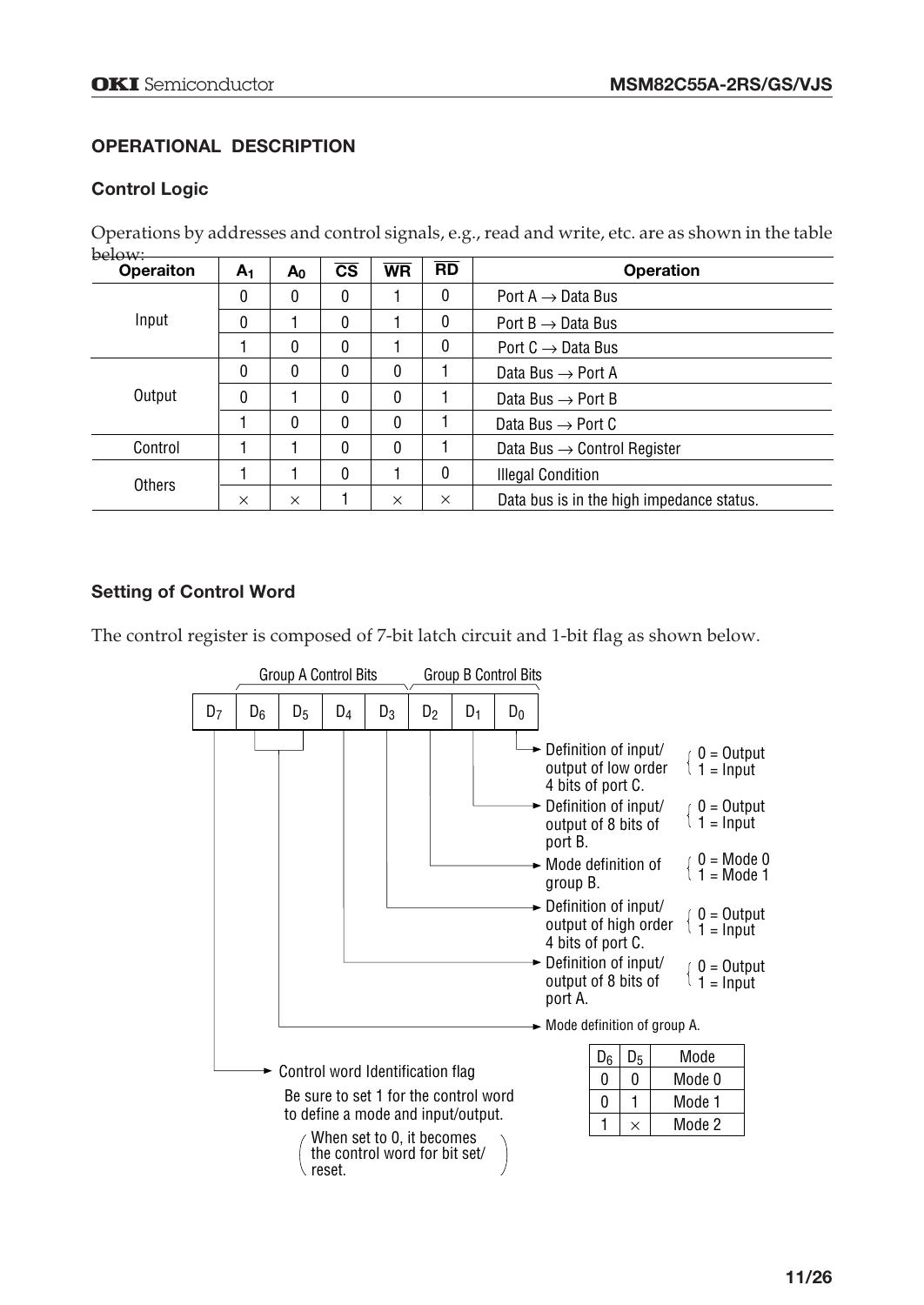## **Precaution for Mode Selection**

The output registers for ports A and C are cleared to  $\phi$  each time data is written in the command register and the mode is changed, but the port B state is undefined.

#### **Bit Set/Reset Function**

When port C is defined as output port, it is possible to set (set output to 1) or reset (set output to 0) any one of 8 bits without affecting other bits as shown below.



#### **Interrupt Control Function**

When the MSM82C55A-2 is used in mode 1 or mode 2, the interrupt signal for the CPU is provided. The interrupt request signal is output from port C. When the internal flip-flop INTE is set beforehand at this time, the desired interrupt request signal is output. When it is reset beforehand, however, the interrupt request signal is not output. The set/reset of the internal flip-flop is made by the bit set/reset operation for port C virtually.

Bit set  $\rightarrow$  INTE is set  $\rightarrow$  Interrupt allowed Bit reset  $\rightarrow$  INTE is reset  $\rightarrow$  Interrupt inhibited

## **Operational Description by Mode**

#### **1. Mode 0 (Basic input/output operation)**

Mode 0 makes the MSM82C55A-2 operate as a basic input port or output port. No control signals such as interrupt request, etc. are required in this mode. All 24 bits can be used as two-8-bit ports and two 4-bit ports. Sixteen combinations are then possible for inputs/ outputs. The inputs are not latched, but the outputs are.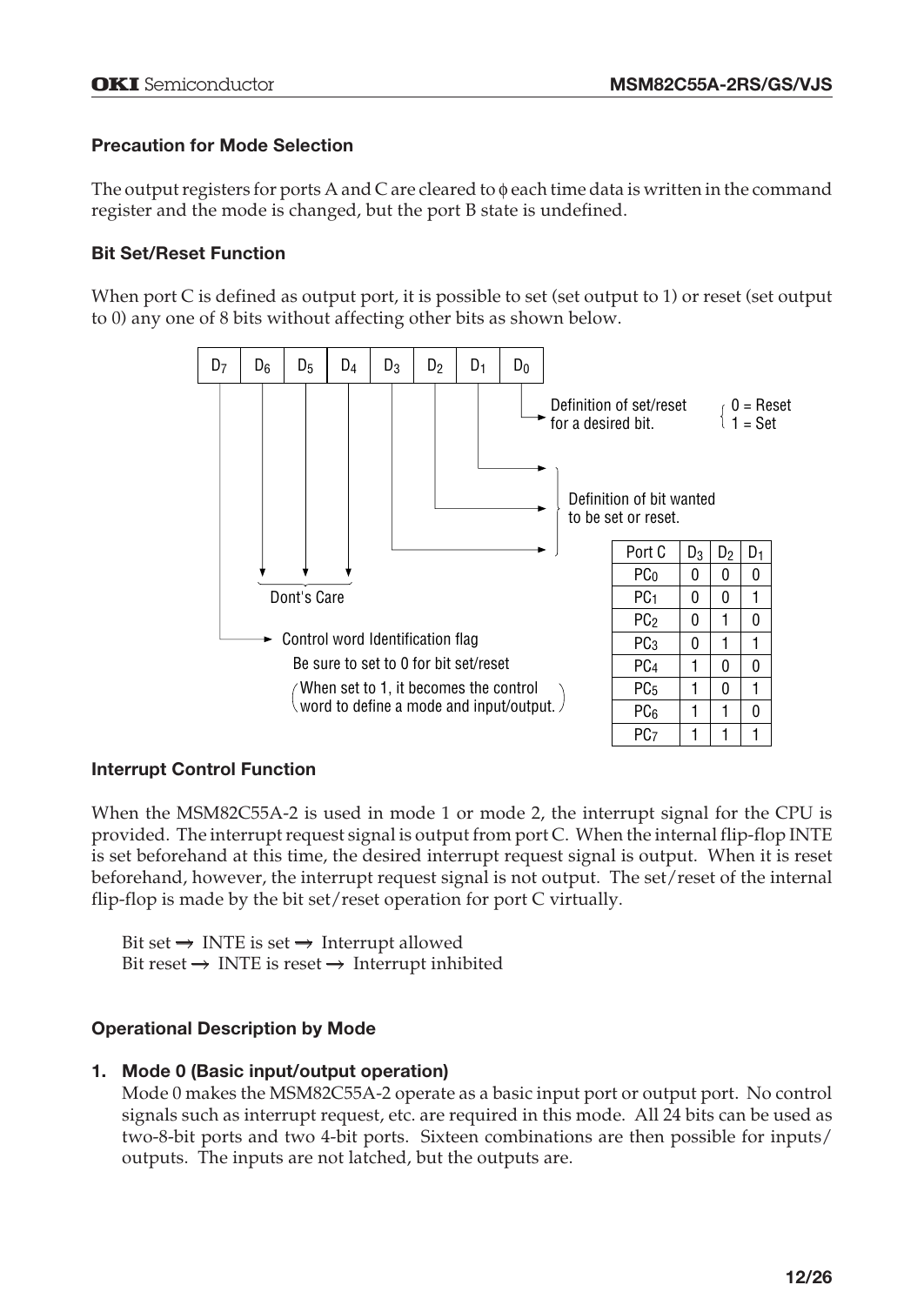|                | <b>Control Word</b> |              |                |                |              |              |              |              |        | <b>Group A</b>                        | <b>Group B</b> |                                      |  |
|----------------|---------------------|--------------|----------------|----------------|--------------|--------------|--------------|--------------|--------|---------------------------------------|----------------|--------------------------------------|--|
| Type           | D <sub>7</sub>      | $D_6$        | $\mathsf{D}_5$ | D <sub>4</sub> | $D_3$        | $D_2$        | $D_1$        | $D_0$        | Port A | <b>High Order 4 Bits</b><br>of Port C | Port B         | <b>Low Order 4 Bits</b><br>of Port C |  |
| 1              | 1                   | 0            | $\mathbf{0}$   | 0              | 0            | $\mathbf{0}$ | 0            | 0            | Output | Output                                | Output         | Output                               |  |
| $\overline{2}$ | 1                   | $\mathbf{0}$ | 0              | 0              | 0            | $\mathbf{0}$ | 0            |              | Output | Output                                | Output         | Input                                |  |
| 3              | 1                   | $\mathbf{0}$ | 0              | 0              | 0            | $\mathbf{0}$ | 1            | $\mathbf{0}$ | Output | Output                                | Input          | Output                               |  |
| 4              | 1                   | 0            | 0              | 0              | 0            | 0            | 1            |              | Output | Output                                | Input          | Input                                |  |
| 5              | 1                   | 0            | 0              | 0              | 1            | $\mathbf{0}$ | 0            | 0            | Output | Input                                 | Output         | Output                               |  |
| 6              | 1                   | 0            | 0              | 0              | 1            | $\mathbf{0}$ | 0            |              | Output | Input                                 | Output         | Input                                |  |
| 7              | 1                   | 0            | $\Omega$       | 0              | 1            | $\Omega$     | 1            | 0            | Output | Input                                 | Input          | Ouput                                |  |
| 8              | 1                   | 0            | 0              | 0              | 1            | $\mathbf{0}$ | 1            | 1            | Output | Input                                 | Input          | Input                                |  |
| 9              | 1                   | $\mathbf{0}$ | 0              | 1              | 0            | $\mathbf{0}$ | 0            | 0            | Input  | Output                                | Output         | Output                               |  |
| 10             | 1                   | $\mathbf{0}$ | $\mathbf{0}$   | 1              | 0            | $\mathbf{0}$ | $\mathbf{0}$ | 1            | Input  | Output                                | Output         | Input                                |  |
| 11             | 1                   | 0            | 0              | 1              | 0            | 0            | 1            | 0            | Input  | Output                                | Input          | Output                               |  |
| 12             | 1                   | $\mathbf{0}$ | 0              | 1              | $\mathbf{0}$ | $\mathbf{0}$ | 1            | 1            | Input  | Output                                | Input          | Input                                |  |
| 13             | 1                   | 0            | 0              | 1              | 1            | 0            | 0            | 0            | Input  | Input                                 | Output         | Output                               |  |
| 14             | 1                   | 0            | 0              | 1              | 1            | $\mathbf{0}$ | 0            | 1            | Input  | Input                                 | Output         | Input                                |  |
| 15             | 1                   | 0            | 0              | 1              | 1            | 0            | 1            | 0            | Input  | Input                                 | Input          | Output                               |  |
| 16             | 1                   | 0            | 0              |                | 1            | 0            | 1            |              | Input  | Input                                 | Input          | Input                                |  |

Notes: When used in mode 0 for both groups A and B

## **2. Mode 1 (Strobe input/output operation)**

In mode 1, the strobe, interrupt and other control signals are used when input/output operations are made from a specified port. This mode is available for both groups A and B. In group A at this time, port A is used as the data line and port C as the control signal. Following is a description of the input operation in mode 1.

#### STB **(Strobe input)**

When this signal is low level, the data output from terminal to port is fetched into the internal latch of the port. This can be made independent from the CPU, and the data is not output to the data bus until the RD signal arrives from the CPU.

#### **IBF (Input buffer full flag output)**

This is the response signal for the STB. This signal when turned to high level indicates that data is fetched into the input latch. This signal turns to high level at the falling edge of STB and to low level at the rising edge of RD.

#### **INTR (Interrupt request output)**

This is the interrupt request signal for the CPU of the data fetched into the input latch. It is indicated by high level only when the internal INTE flip-flop is set. This signal turns to high level at the rising edge of the  $\overline{\text{STB}}$  (IBF = 1 at this time) and low level at the falling edge of the  $\overline{\text{RD}}$  when the INTE is set.

INTE  $_A$  of group A is set when the bit for PC<sub>4</sub> is set, while INTE  $_B$  of group B is set when the bit for  $PC_2$  is set.

Following is a description of the output operation of mode 1.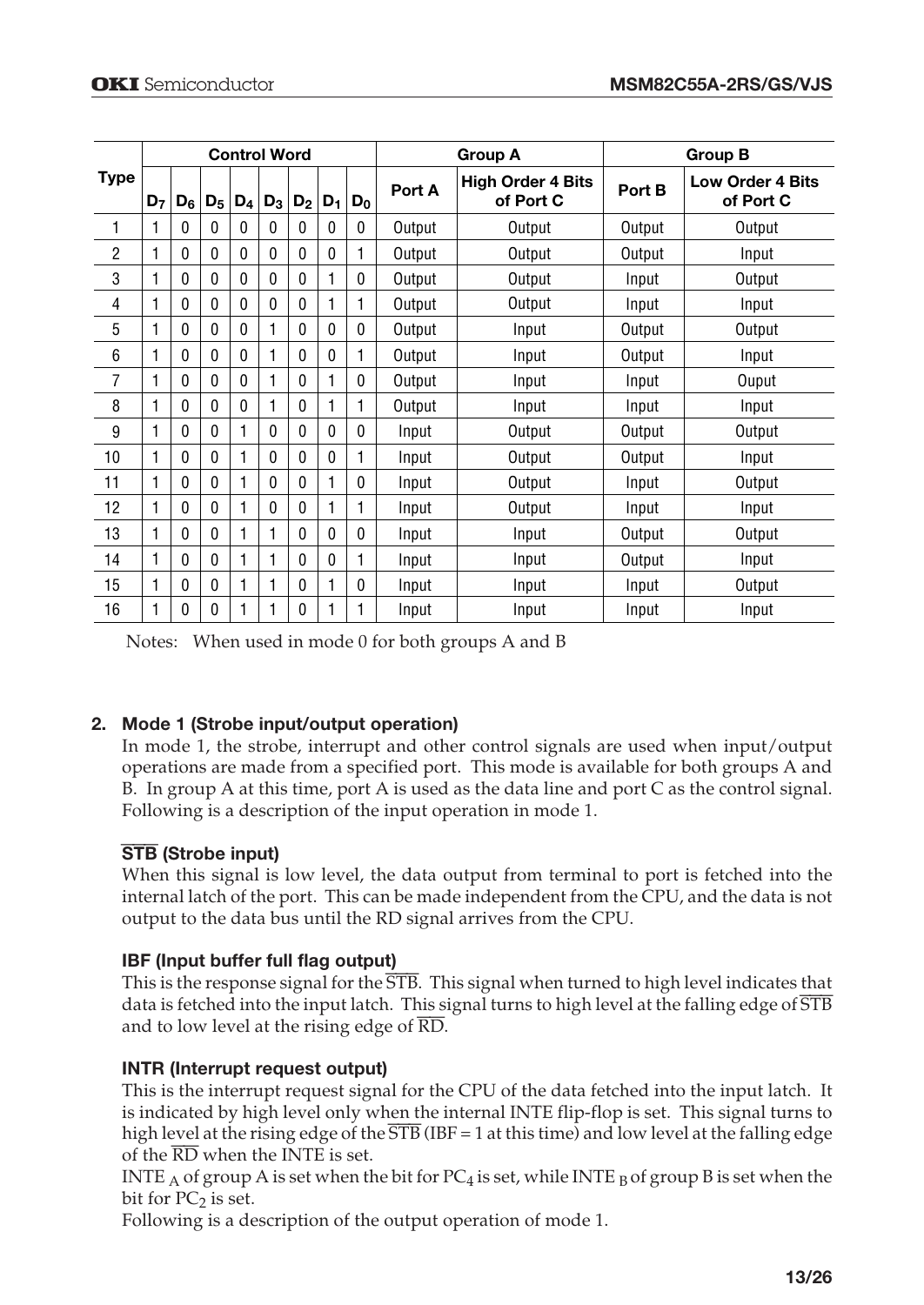# OBF **(Output buffer full flag output)**

This signal when turned to low level indicates that data is written to the specified port upon receipt of the WR signal from the CPU. This signal turns to low level at the rising edge of the  $\overline{WR}$  and high level at the falling edge of the ACK.

# ACK **(Acknowledge input)**

This signal when turned to low level indicates that the terminal has received data.

# **INTR (Interrupt request output)**

This is the signal used to interrupt the CPU when a terminal receives data from the CPU via the MSM82C55A-5. It indicates the occurrence of the interrupt in high level only when the internal INTE flip-flop is set. This signal turns to high level at the rising edge of the ACK (OBF = 1 at this time) and low level at the falling edge of WR when the INTE  $_B$  is set. INTE A of group A is set when the bit for  $PC_6$  is set, while INTE B of group B is set when the bit for  $PC_2$  is set.

# **Mode 1 Input**



**Note:** Although belonging to group B, PC<sub>3</sub> operates as the control signal of group A functionally.

# **Mode 1 Output**

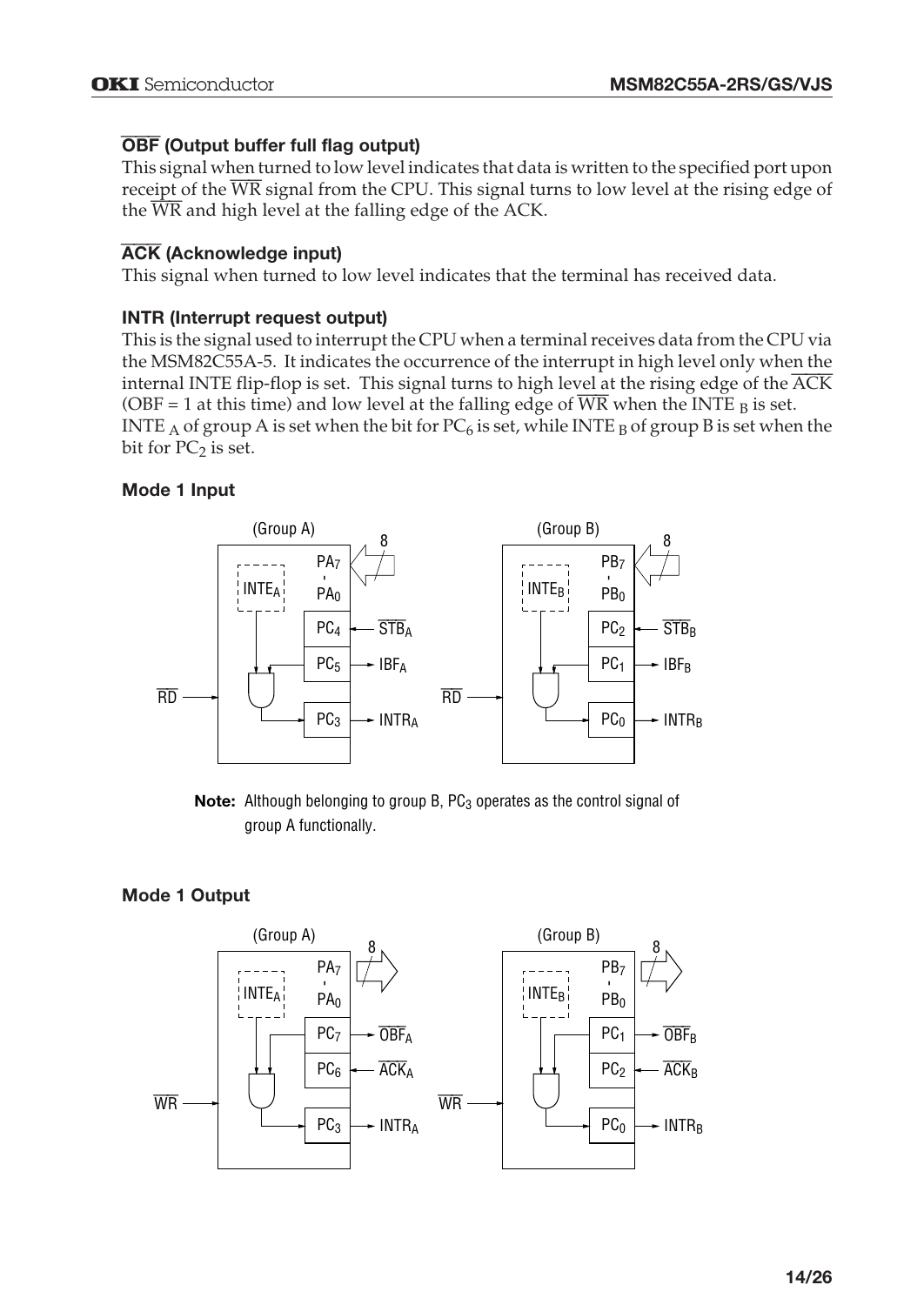| <b>Combination of</b><br>Input/Output<br>Port C | Group A: Input<br>Group B: Input   | Group A: Input<br><b>Group B: Output</b> | <b>Group A: Output</b><br>Group B: Input | <b>Group A: Output</b><br><b>Group B: Output</b> |
|-------------------------------------------------|------------------------------------|------------------------------------------|------------------------------------------|--------------------------------------------------|
| PC <sub>0</sub>                                 | INTR <sub>B</sub>                  | INTR <sub>B</sub>                        | INTR <sub>B</sub>                        | <b>INTRB</b>                                     |
| PC <sub>1</sub>                                 | <b>IBF<sub>R</sub></b>             | $\overline{\rm OBF}_{\rm B}$             | <b>IBFR</b>                              | <b>OBF<sub>B</sub></b>                           |
| PC <sub>2</sub>                                 | $STB_B$                            | $\overline{ACK}_B$                       | $STB_B$                                  | $\overline{ACK}_B$                               |
| PC <sub>3</sub>                                 | <b>INTRA</b>                       | <b>INTRA</b>                             | <b>INTRA</b>                             | <b>INTRA</b>                                     |
| PC <sub>4</sub>                                 | $\overline{\text{STB}}_{\text{A}}$ | $\overline{\text{STB}}_{\text{A}}$       | 1/0                                      | 1/0                                              |
| PC <sub>5</sub>                                 | <b>IBFA</b>                        | <b>IBFA</b>                              | 1/0                                      | 1/0                                              |
| PC <sub>6</sub>                                 | 1/0                                | 1/0                                      | <b>ACKA</b>                              | <b>ACK</b> <sub>A</sub>                          |
| PC <sub>7</sub>                                 | 1/0                                | 1/0                                      | <b>OBF</b> <sub>A</sub>                  | <b>OBF</b> <sub>A</sub>                          |

#### **Port C Function Allocation in Mode 1**

Note: I/O is a bit not used as the control signal, but it is available as a port of mode 0.

Examples of the relation between the control words and pins when used in mode 1 are shown below:

(a) When group A is mode 1 output and group B is mode 1 input.

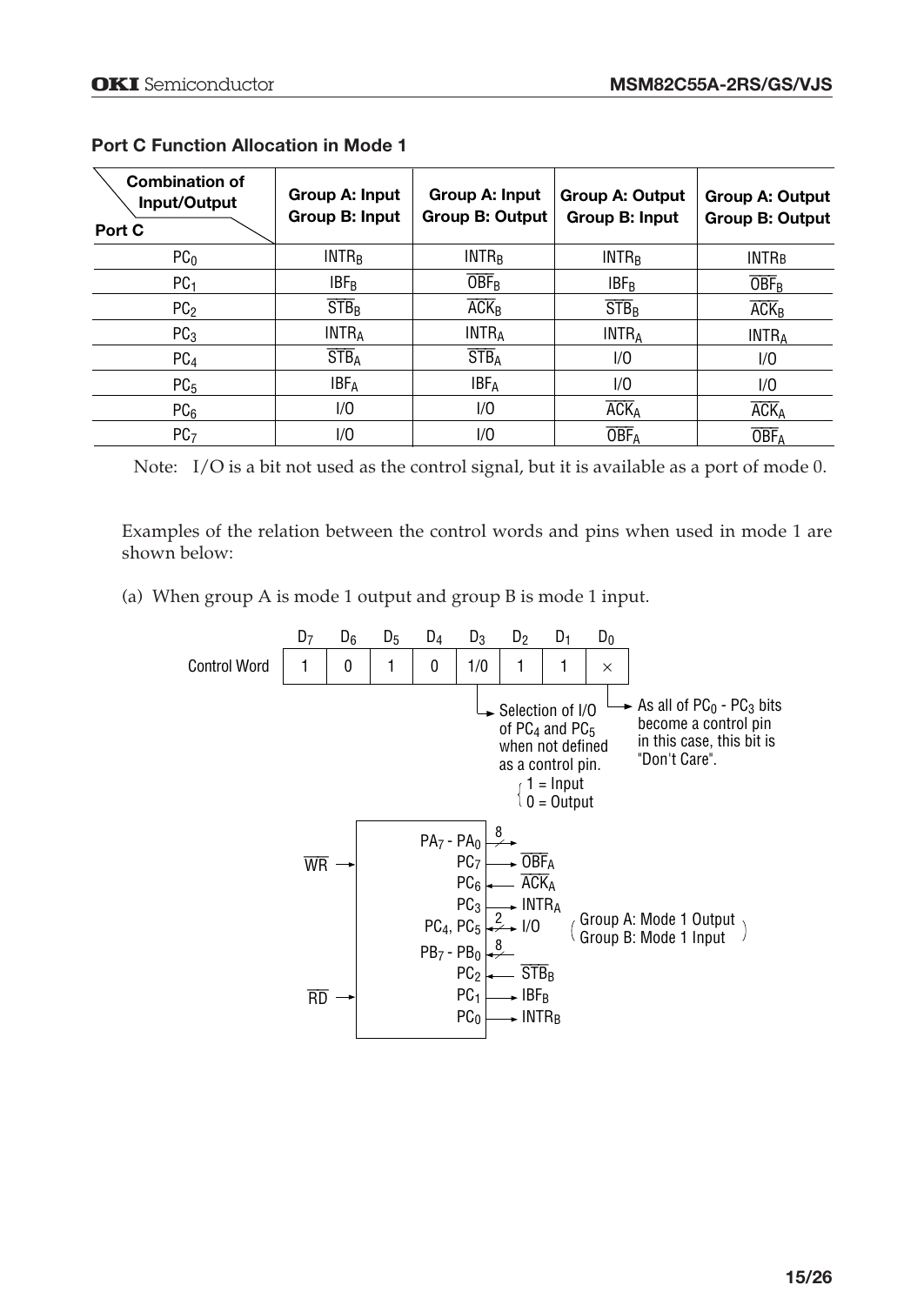

(b) When group A is mode 1 input and group B is mode 1 output.

## **3. Mode 2 (Strobe bidirectional bus I/O operation)**

In mode 2, it is possible to transfer data in 2 directions through a single 8-bit port. This operation is akin to a combination between input and output operations. Port C waits for the control signal in this case, too. Mode 2 is available only for group A, however. Next, a description is made on mode 2.

#### OBF **(Output buffer full flag output)**

This signal when turned to low level indicates that data has been written to the internal output latch upon receipt of the WR signal from the CPU. At this time, port A is still in the high impedance status and the data is not yet output to the outside. This signal turns to low level at the rising edge of the WR and high level at the falling edge of the ACK.

#### ACK **(Acknowledge input)**

When a low level signal is input to this pin, the high impedance status of port A is cleared, the buffer is enabled, and the data written to the internal output latch is output to port A. When the input returns to high level, port A is made into the high impedance status.

#### STB **(Strobe input)**

When this signal turns to low level, the data output to the port from the pin is fetched into the internal input latch. The data is output to the data bus upon receipt of the RD signal from the CPU, but it remains in the high impedance status until then.

#### **IBF (Input buffer full flag output)**

This signal when turned to high level indicates that data from the pin has been fetched into the input latch. This signal turns to high level at the falling edge of the  $\overline{STB}$  and low level at the rising edge of the  $\overline{\text{RD}}$ .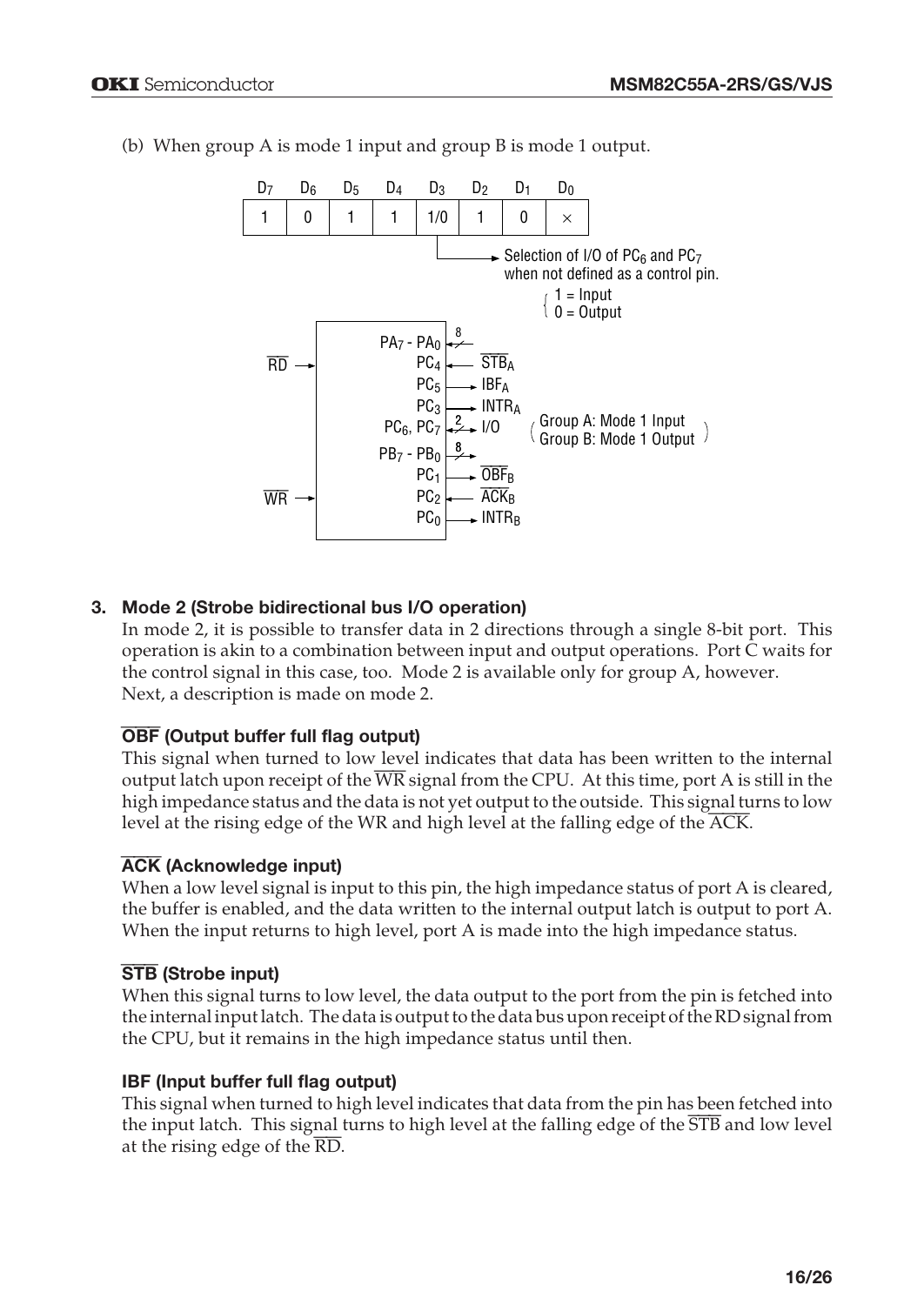#### **INTR (Interrupt request output)**

This signal is used to interrupt the CPU and its operation in the same as in mode 1. There are two INTE flip-flops internally available for input and output to select either interrupt of input or output operation. The INTE1 is used to control the interrupt request for output operation and it can be reset by the bit set for PC6. INTE2 is used to control the interrupt request for the input operation and it can be set by the bit set for PC4.

## **Mode 2 I/O Operation**



**Port C Function Allocation in Mode 2**

| Port C          | <b>Function</b>               |
|-----------------|-------------------------------|
| PC <sub>0</sub> |                               |
| PC <sub>1</sub> | Confirmed to the Group B Mode |
| PC <sub>2</sub> |                               |
| PC <sub>3</sub> | <b>INTRA</b>                  |
| PC <sub>4</sub> | <b>STBA</b>                   |
| PC <sub>5</sub> | <b>IBF</b> <sub>A</sub>       |
| PC <sub>6</sub> | <b>ACK</b> <sub>A</sub>       |
| PC7             |                               |

Following is an example of the relation between the control word and the pin when used in mode 2.

When input in mode 2 for group A and in mode 1 for group B.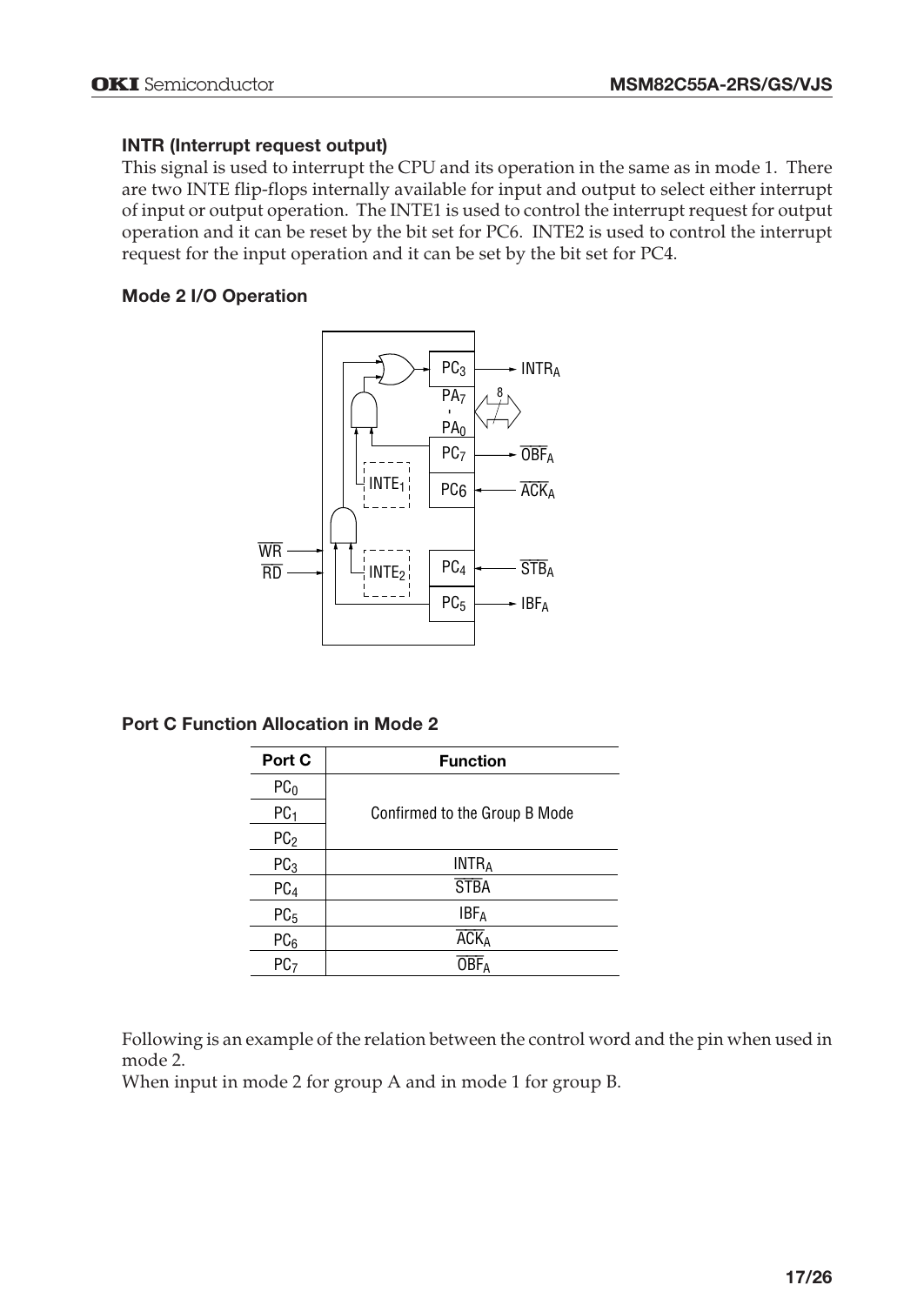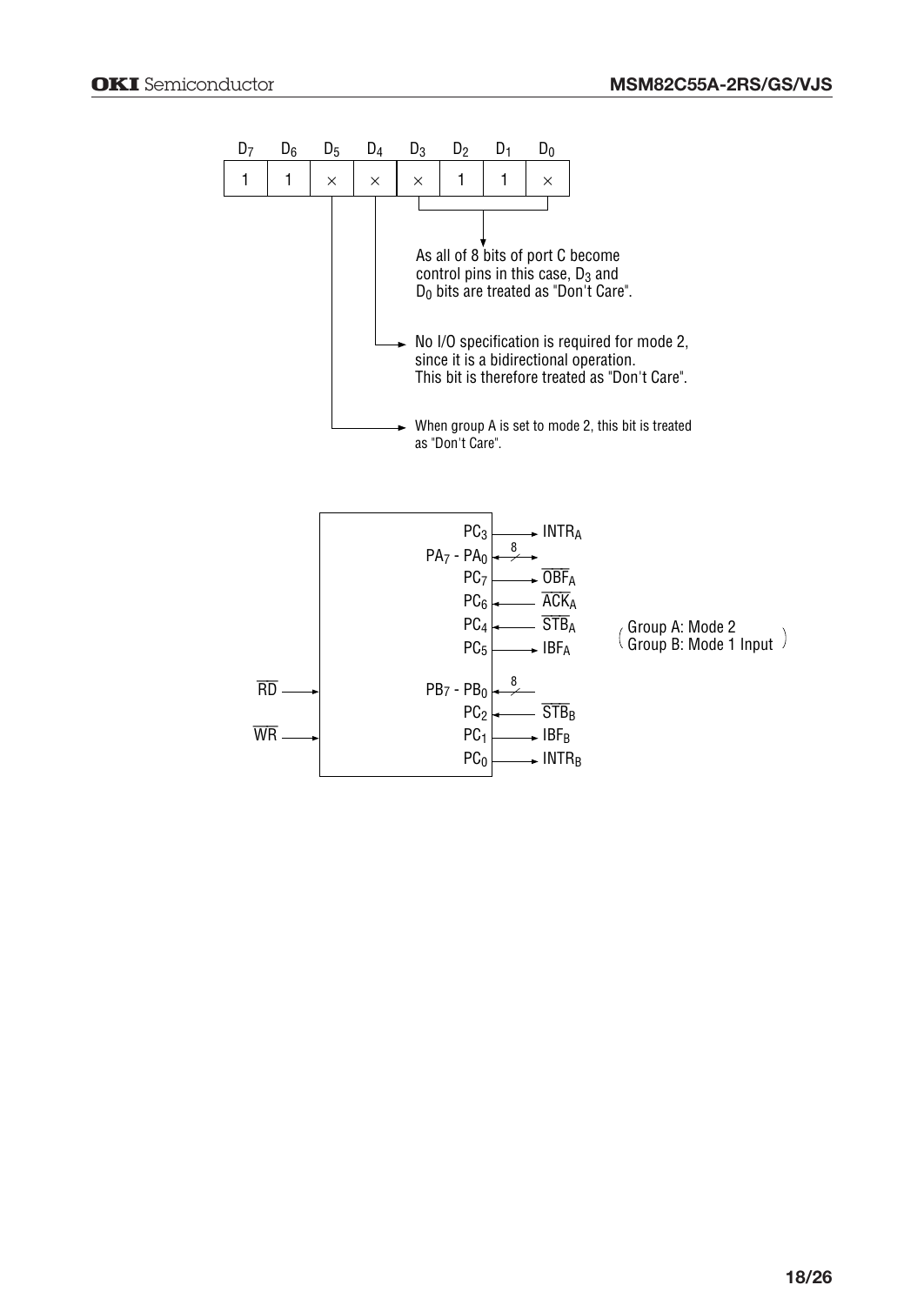## **4. When Group A is Different in Mode from Group B**

Group A and group B can be used by setting them in different modes each other at the same time. When either group is set to mode 1 or mode 2, it is possible to set the one not defined as a control pin in port C to both input and output as port which operates in mode 0 at the 3rd and 0th bits of the control word.

|                |                  |                  |                         |                         |                         |                  | Port C          |                    |                              |                         |
|----------------|------------------|------------------|-------------------------|-------------------------|-------------------------|------------------|-----------------|--------------------|------------------------------|-------------------------|
|                | <b>Group A</b>   | Group B          | PC <sub>7</sub>         | PC <sub>6</sub>         | PC <sub>5</sub>         | PC <sub>4</sub>  | PC <sub>3</sub> | PC <sub>2</sub>    | PC <sub>1</sub>              | PC <sub>0</sub>         |
| 1              | Mode 1<br>input  | Mode 0           | 1/0                     | 1/0                     | <b>IBFA</b>             | STB <sub>A</sub> | <b>INTRA</b>    | 1/0                | 1/0                          | 1/0                     |
| $\overline{2}$ | Mode 0<br>Output | Mode 0           | <b>OBF</b> <sub>A</sub> | <b>ACKA</b>             | 1/0                     | 1/0              | <b>INTRA</b>    | 1/0                | 1/0                          | 1/0                     |
| 3              | Mode 0           | Mode 1<br>Input  | 1/0                     | 1/0                     | 1/0                     | 1/0              | 1/0             | STB <sub>R</sub>   | $IBF_B$                      | <b>INTR<sub>R</sub></b> |
| $\overline{4}$ | Mode 0           | Mode 1<br>Output | 1/0                     | 1/0                     | 1/0                     | 1/0              | 1/0             | $\overline{ACK}_R$ | $\overline{\rm OBF}_{\rm B}$ | <b>INTR<sub>B</sub></b> |
| 5              | Mode 1<br>Input  | Mode 1<br>Input  | 1/0                     | 1/0                     | <b>IBFA</b>             | STB <sub>A</sub> | <b>INTRA</b>    | STB <sub>R</sub>   | $IBF_B$                      | INTR <sub>B</sub>       |
| 6              | Mode 1<br>Input  | Mode 1<br>Output | 1/0                     | 1/0                     | <b>IBFA</b>             | STB <sub>A</sub> | <b>INTRA</b>    | $\overline{ACK}_R$ | <b>OBF</b> <sub>R</sub>      | <b>INTR<sub>B</sub></b> |
| $\overline{7}$ | Mode 1<br>Output | Mode 1<br>Input  | <b>OBF</b> <sub>A</sub> | <b>ACK</b> <sub>A</sub> | 1/0                     | 1/0              | <b>INTRA</b>    | STB <sub>R</sub>   | $IBF_B$                      | <b>INTR<sub>R</sub></b> |
| 8              | Mode 1<br>Output | Mode 1<br>Output | <b>OBF</b> <sub>A</sub> | <b>ACKA</b>             | 1/0                     | 1/0              | <b>INTRA</b>    | $\overline{ACK}_B$ | $\overline{\rm OBF}_{\rm B}$ | <b>INTR<sub>R</sub></b> |
| 9              | Mode 2           | Mode 0           | <b>OBF</b> <sub>A</sub> | <b>ACKA</b>             | <b>IBF</b> <sub>A</sub> | STB <sub>A</sub> | <b>INTRA</b>    | 1/0                | 1/0                          | 1/0                     |

|  | (Mode combinations that define no control bit at port C) |  |  |  |  |  |
|--|----------------------------------------------------------|--|--|--|--|--|
|--|----------------------------------------------------------|--|--|--|--|--|

Controlled at the 3rd bit  $(D_3)$  of the Control Word

Controlled at the 0th bit  $(D_0)$  of the Control Word

When the I/O bit is set to input in this case, it is possible to access data by the normal port C read operation.

When set to output,  $PC_7$ - $PC_4$  bits can be accessed by the bit set/reset function only. Meanwhile, 3 bits from  $PC_2$  to  $PC_0$  can be accessed by normal write operation.

The bit set/reset function can be used for all of  $PC_3$ -PC<sub>0</sub> bits. Note that the status of port C varies according to the combination of modes like this.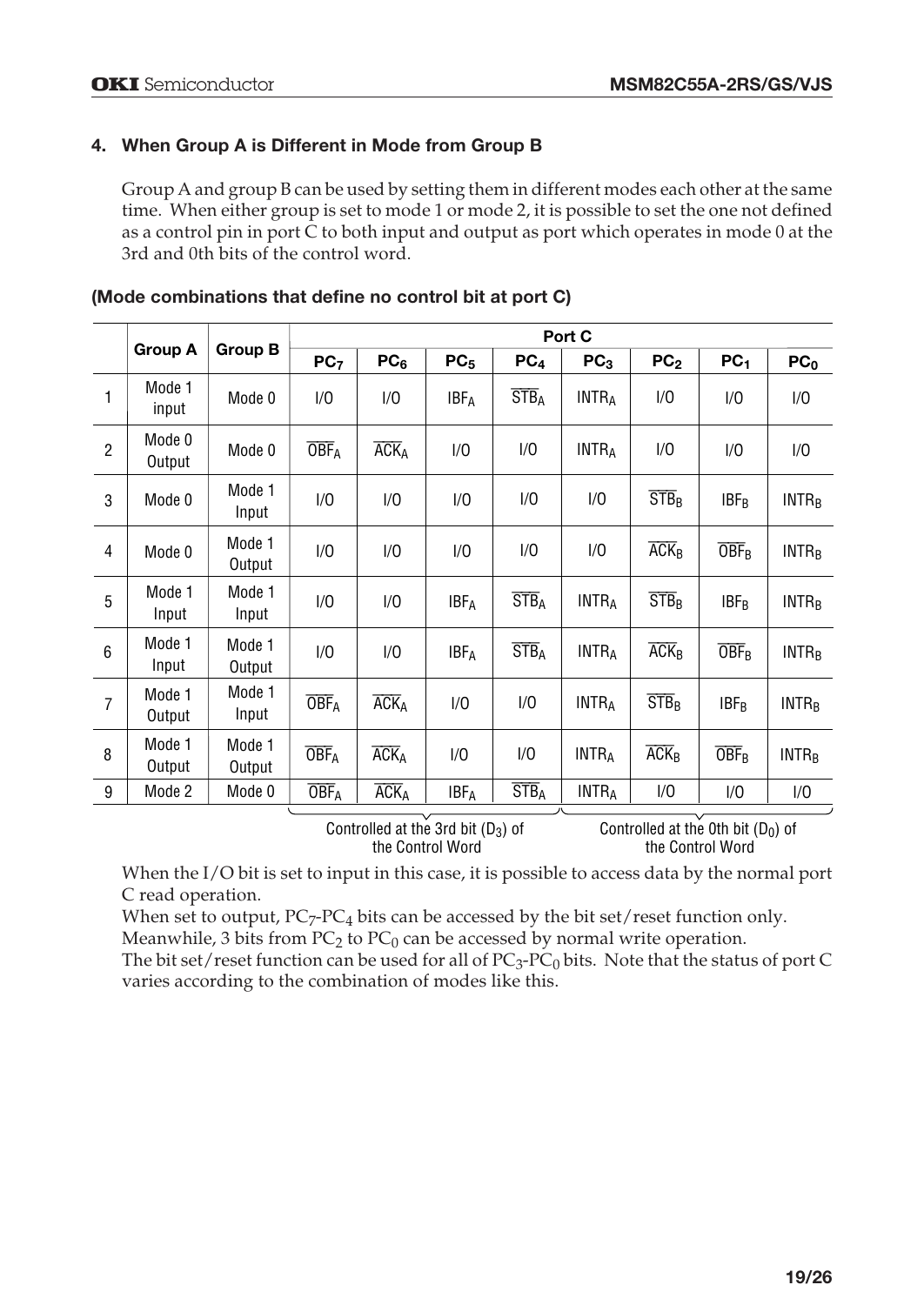## **5. Port C Status Read**

When port C is used for the control signal, that is, in either mode 1 or mode 2, each control signal and bus status signal can be read out by reading the content of port C. The status read out is as follows:

|                |                  |                  | <b>Status Read on the Data Bus</b> |                   |                         |                         |              |                         |                                        |                         |
|----------------|------------------|------------------|------------------------------------|-------------------|-------------------------|-------------------------|--------------|-------------------------|----------------------------------------|-------------------------|
|                | <b>Group A</b>   | <b>Group B</b>   | D <sub>7</sub>                     | $D_6$             | $D_5$                   | D <sub>4</sub>          | $D_3$        | D <sub>2</sub>          | $D_1$                                  | $D_0$                   |
| 1              | Mode 1<br>Input  | Mode 0           | 1/0                                | 1/0               | <b>IBFA</b>             | <b>INTEA</b>            | <b>INTRA</b> | 1/0                     | 1/0                                    | 1/0                     |
| $\overline{2}$ | Mode 1<br>Output | Mode 0           | <b>OBF</b> <sub>A</sub>            | <b>INTEA</b>      | 1/0                     | 1/0                     | <b>INTRA</b> | 1/0                     | 1/0                                    | 1/0                     |
| 3              | Mode 0           | Mode 1<br>Input  | 1/0                                | 1/0               | 1/0                     | 1/0                     | 1/0          | <b>INTE<sub>B</sub></b> | $IBF_B$                                | <b>INTR<sub>B</sub></b> |
| $\overline{4}$ | Mode 0           | Mode 1<br>Output | 1/0                                | 1/0               | 1/0                     | 1/0                     | 1/0          | <b>INTER</b>            | <b>OBF<sub>R</sub></b>                 | <b>INTR<sub>B</sub></b> |
| 5              | Mode 1<br>Input  | Mode 1<br>Input  | 1/0                                | 1/0               | <b>IBFA</b>             | <b>INTE<sub>A</sub></b> | <b>INTRA</b> | <b>INTE<sub>B</sub></b> | $IBF_B$                                | INTR <sub>B</sub>       |
| 6              | Mode 1<br>Input  | Mode 1<br>Output | 1/0                                | 1/0               | <b>IBF</b> <sub>A</sub> | <b>INTEA</b>            | <b>INTRA</b> | <b>INTE<sub>B</sub></b> | $\overline{\mathrm{OBF}}_{\mathrm{B}}$ | <b>INTR<sub>B</sub></b> |
| $\overline{7}$ | Mode 1<br>Output | Mode 1<br>Input  | <b>OBF</b> <sub>A</sub>            | <b>INTEA</b>      | 1/0                     | 1/0                     | <b>INTRA</b> | <b>INTE<sub>B</sub></b> | $IBF_B$                                | <b>INTR<sub>B</sub></b> |
| 8              | Mode 1<br>Output | Mode 1<br>Output | <b>OBF</b> <sub>A</sub>            | <b>INTEA</b>      | 1/0                     | 1/0                     | <b>INTRA</b> | <b>INTE<sub>B</sub></b> | <b>OBF</b> <sub>R</sub>                | INTR <sub>B</sub>       |
| 9              | Mode 2           | Mode 0           | <b>OBF</b> <sub>A</sub>            | INTE <sub>1</sub> | <b>IBFA</b>             | INTE <sub>2</sub>       | <b>INTRA</b> | 1/0                     | 1/0                                    | 1/0                     |
| 10             | Mode 2           | Mode 1<br>Input  | <b>OBF</b> <sub>A</sub>            | INTE <sub>1</sub> | <b>IBFA</b>             | INTE <sub>2</sub>       | <b>INTRA</b> | <b>INTE<sub>B</sub></b> | $IBF_B$                                | <b>INTR<sub>B</sub></b> |
| 11             | Mode 2           | Mode 1<br>Output | $\overline{\mathrm{OBF}}_{A}$      | INTE <sub>1</sub> | <b>IBFA</b>             | INTE <sub>2</sub>       | <b>INTRA</b> | <b>INTE<sub>B</sub></b> | $\overline{\rm OBF}_{\rm B}$           | <b>INTR<sub>B</sub></b> |

## **6. Reset of MSM82C55A-2**

Be sure to keep the RESET signal at power ON in the high level at least for 50  $\mu$ s. Subsequently, it becomes the input mode at a high level pulse above 500 ns.

## **Note: Comparison of MSM82C55A-5 and MSM82C55A-2**

#### **MSM82C55A-5**

After a write command is executed to the command register, the internal latch is cleared in PORTA PORTC. For instance, 00H is output at the beginning of a write command when the output port is assigned. However, if PORTB is not cleared at this time, PORTB is unstable. In other words, PORTB only outputs ineffective data (unstable value according to the device) during the period from after a write command is executed till the first data is written to PORTB.

#### **MSM82C55A-2**

After a write command is executed to the command register, the internal latch is cleared in All Ports (PORTA, PORTB, PORTC). 00H is output at the beginning of a write command when the output port is assigned.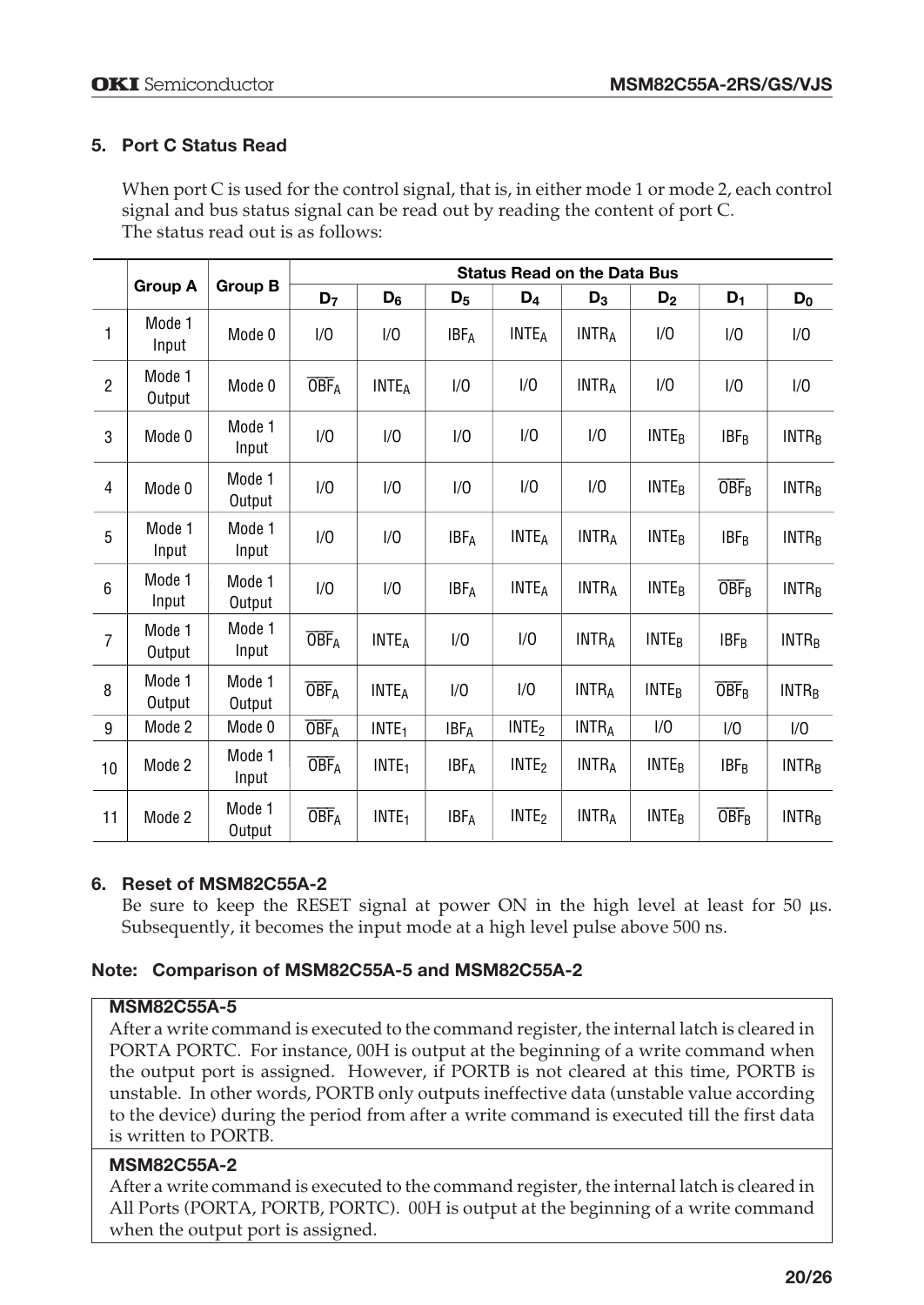# **NOTICE ON REPLACING LOW-SPEED DEVICES WITH HIGH-SPEED DEVICES**

The conventional low speed devices are replaced by high-speed devices as shown below. When you want to replace your low speed devices with high-speed devices, read the replacement notice given on the next pages.

| High-speed device (New) | Low-speed device (Old) | <b>Remarks</b>  |
|-------------------------|------------------------|-----------------|
| M80C85AH                | M80C85A/M80C85A-2      | 8bit MPU        |
| M80C86A-10              | M80C86A/M80C86A-2      | 16bit MPU       |
| M80C88A-10              | M80C88A/M80C88A-2      | 8bit MPU        |
| M82C84A-2               | M82C84A/M82C84A-5      | Clock generator |
| M81C55-5                | M81C55                 | RAM.I/O. timer  |
| M82C37B-5               | M82C37A/M82C37A-5      | DMA controller  |
| M82C51A-2               | M82C51A                | <b>USART</b>    |
| M82C53-2                | M82C53-5               | Timer           |
| M82C55A-2               | M82C55A-5              | PPI             |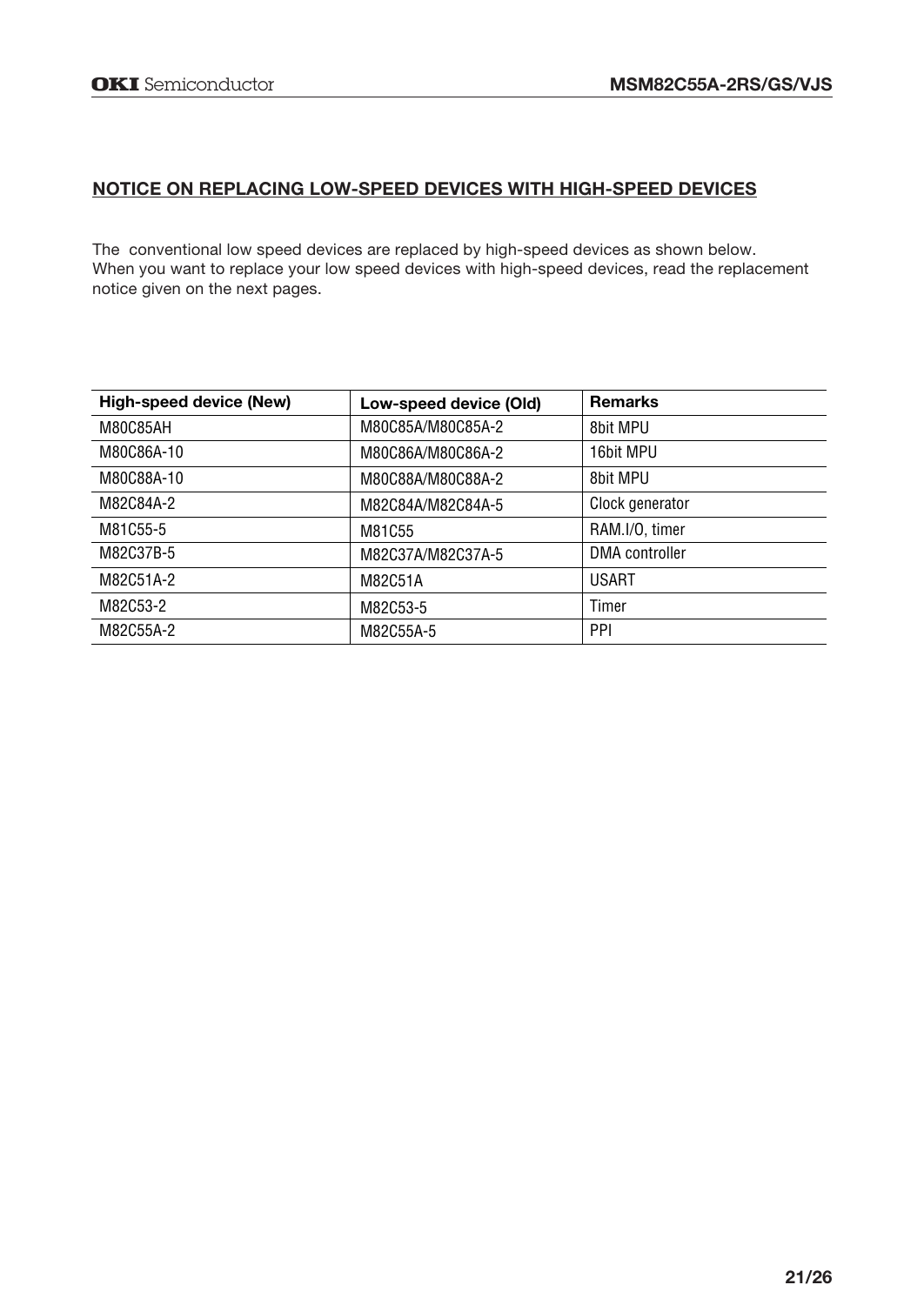#### **Differences between MSM82C55A-5 and MSM82C55A-2**

#### **1) Manufacturing Process**

These devices use a  $3 \mu$  Si-Gate CMOS process technology.

The MSM82C55A-2 is about 7% smaller in chip size than the MSM82C55A-5 as the MSM82C55A-2 changed its output characteristics.

#### **2) Function**

| Item                                                       | <b>MSM82C55A-5</b>                                        | <b>MSM82C55A-2</b>     |
|------------------------------------------------------------|-----------------------------------------------------------|------------------------|
| Internal latch during writing into<br>the command register | Only ports A and C are cleared.<br>Port B is not cleared. | All ports are cleared. |

The above function has been improved to remove bugs and other logics are not different between the two devices.

#### **3) Electrical Characteristics 3-1) DC Characteristics**

| <b>Parameter</b>                 | Symbol | <b>MSM82C55A-5</b>                        | <b>MSM82C55A-2</b>                     |
|----------------------------------|--------|-------------------------------------------|----------------------------------------|
| "L" Output Voltage               | VOL    | 0.45V<br>$(10L = +2.5 mA)$                | 0.40V<br>$(10L = +2.5 \text{ mA})$     |
| "H" Output Voltage               | Vон    | 2.4 V<br>$(IOH = -400 \mu A)$             | 3.7 V<br>$(IOH = -2.5 mA)$             |
| <b>Average Operating Current</b> | Icc    | 5 mA maximum<br>$(1/0$ Cycle = 1 $\mu$ s) | 8 mA maximum<br>$(I/O$ Cycle = 375 ns) |

As shown above, the DC characteristics of the MSM82C55A-2 satisfies the DC characteristics of the MSM82C55A-5.

#### **3-2) AC Characteristics**

| <b>Parameter</b>                                  | Symbol | <b>MSM82C55A-5</b> | <b>MSM82C55A-2</b> |
|---------------------------------------------------|--------|--------------------|--------------------|
| Address Hold Time for RD Rising                   | tra    | 20 ns minimum      | 0 ns minimum       |
| <b>RD Pulse Width</b>                             | trr    | 300 ns minimum     | 100 ns minimum     |
| Difined Data Output Delay Time<br>From RD Falling | trd    | 200 ns maximum     | 120 ns maximum     |
| Data Floating Delay Time From RD Rising           | trf    | 100 ns maximum     | 75 ns maximum      |
| <b>RD/WR Recovery Time</b>                        | trv    | 850 ns minimum     | 200 ns minimum     |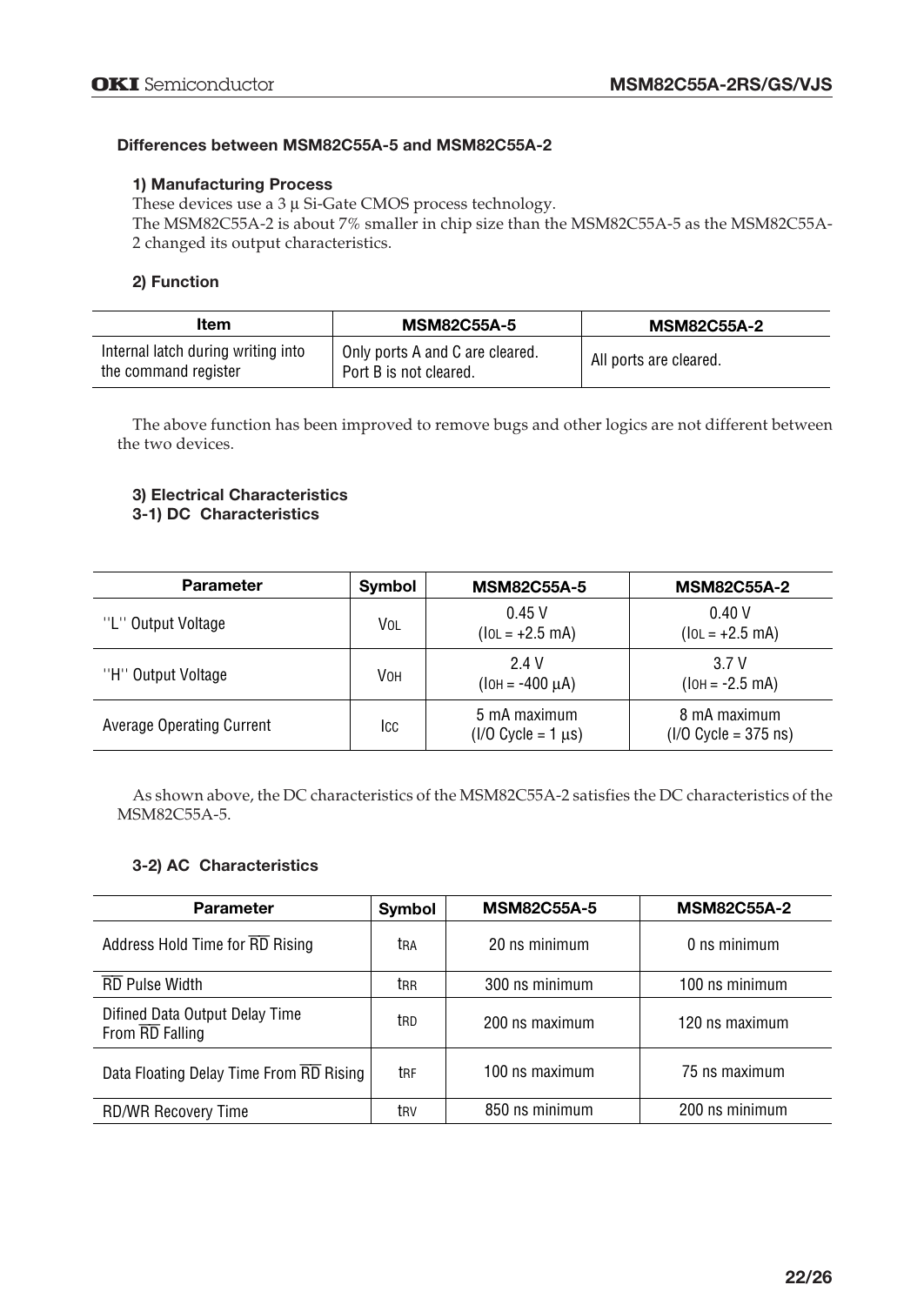| <b>Parameter</b>                            | <b>Symbol</b>    | <b>MSM82C55A-5</b> | <b>MSM82C55A-2</b> |
|---------------------------------------------|------------------|--------------------|--------------------|
| Address Hold Time for WR Rising             | twa              | 30 ns minimum      | 20 ns minimum      |
| <b>WR</b> Pulse Width                       | tww              | 300 ns minimum     | 150 ns minimum     |
| Data Setup Time for WR Rising               | t <sub>D</sub> w | 1000 ns minimum    | 50 ns minimum      |
| Data Hold Time for WR Rising                | twp              | 40 ns minimum      | 30 ns minimum      |
| Defined Data Output Time<br>From WR Rising  | twB              | 350 ns maximum     | 200 ns maximum     |
| Port Data Hold Time for RD Rising           | thr              | 20 ns minimum      | 10 ns minimum      |
| <b>ACK Pulse Width</b>                      | tak              | 300 ns minimum     | 100 ns minimum     |
| <b>STB</b> Pulse Width                      | tst              | 300 ns minimum     | 100 ns minimum     |
| Port Data Hold Time for STB Falling         | tph              | 180 ns minimum     | 50 ns minimum      |
| <b>ACK</b> Falling to Defined Data Output   | tad              | 300 ns maximum     | 150 ns maximum     |
| WR Falling to OBF Falling Delay Time        | two <sub>B</sub> | 650 ns maximum     | 150 ns maximum     |
| <b>ACK</b> Falling to OBF Rising Delay Time | taob             | 350 ns maximum     | 150 ns maximum     |
| <b>STB</b> Falling to IBF Rising Delay Time | tsib             | 300 ns maximum     | 150 ns maximum     |
| RD Rising to IBF Falling Delay Time         | trib             | 300 ns maximum     | 150 ns maximum     |
| RD Falling to INTR Falling Delay Time       | trit             | 400 ns maximum     | 200 ns maximum     |
| <b>STB</b> Rising to INTR Rising Delay Time | tsit             | 300 ns maximum     | 150 ns maximum     |
| <b>ACK</b> Rising to INTR Rising Delay Time | tait             | 350 ns maximum     | 150 ns maximum     |
| WR Falling to INTR Falling Delay Time       | twit             | 850 ns minimum     | 250 ns maximum     |

As shown above, the MSM82C55A-2 satisfies the characteristics of the MSM82C55A-5.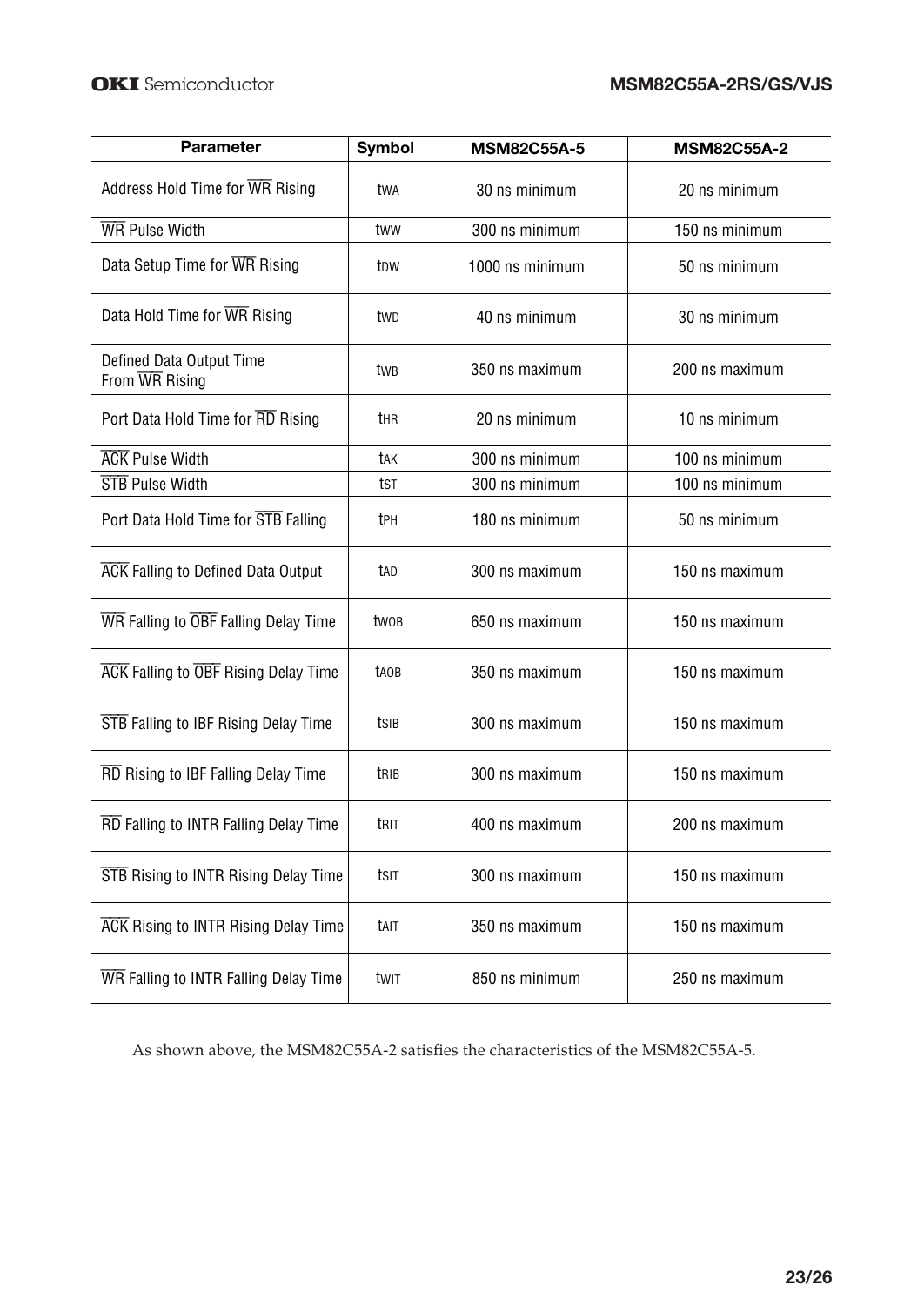# **PACKAGE DIMENSIONS**

(Unit : mm)



Notes for Mounting the Surface Mount Type Package

The SOP, QFP, TSOP, SOJ, QFJ (PLCC), SHP and BGA are surface mount type packages, which are very susceptible to heat in reflow mounting and humidity absorbed in storage.

Therefore, before you perform reflow mounting, contact Oki's responsible sales person for the product name, package name, pin number, package code and desired mounting conditions (reflow method, temperature and times).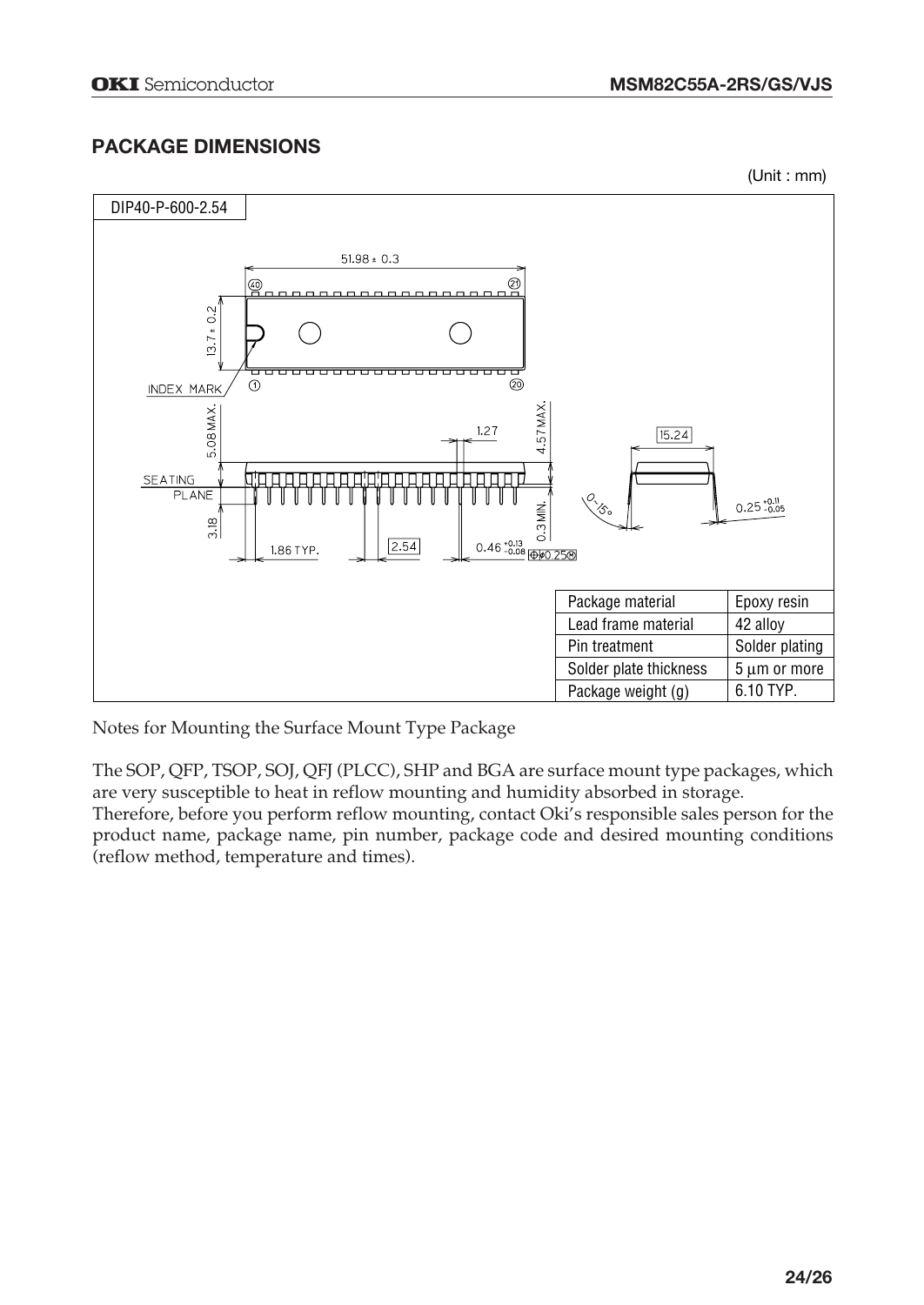(Unit : mm)



Notes for Mounting the Surface Mount Type Package

The SOP, QFP, TSOP, SOJ, QFJ (PLCC), SHP and BGA are surface mount type packages, which are very susceptible to heat in reflow mounting and humidity absorbed in storage.

Therefore, before you perform reflow mounting, contact Oki's responsible sales person for the product name, package name, pin number, package code and desired mounting conditions (reflow method, temperature and times).